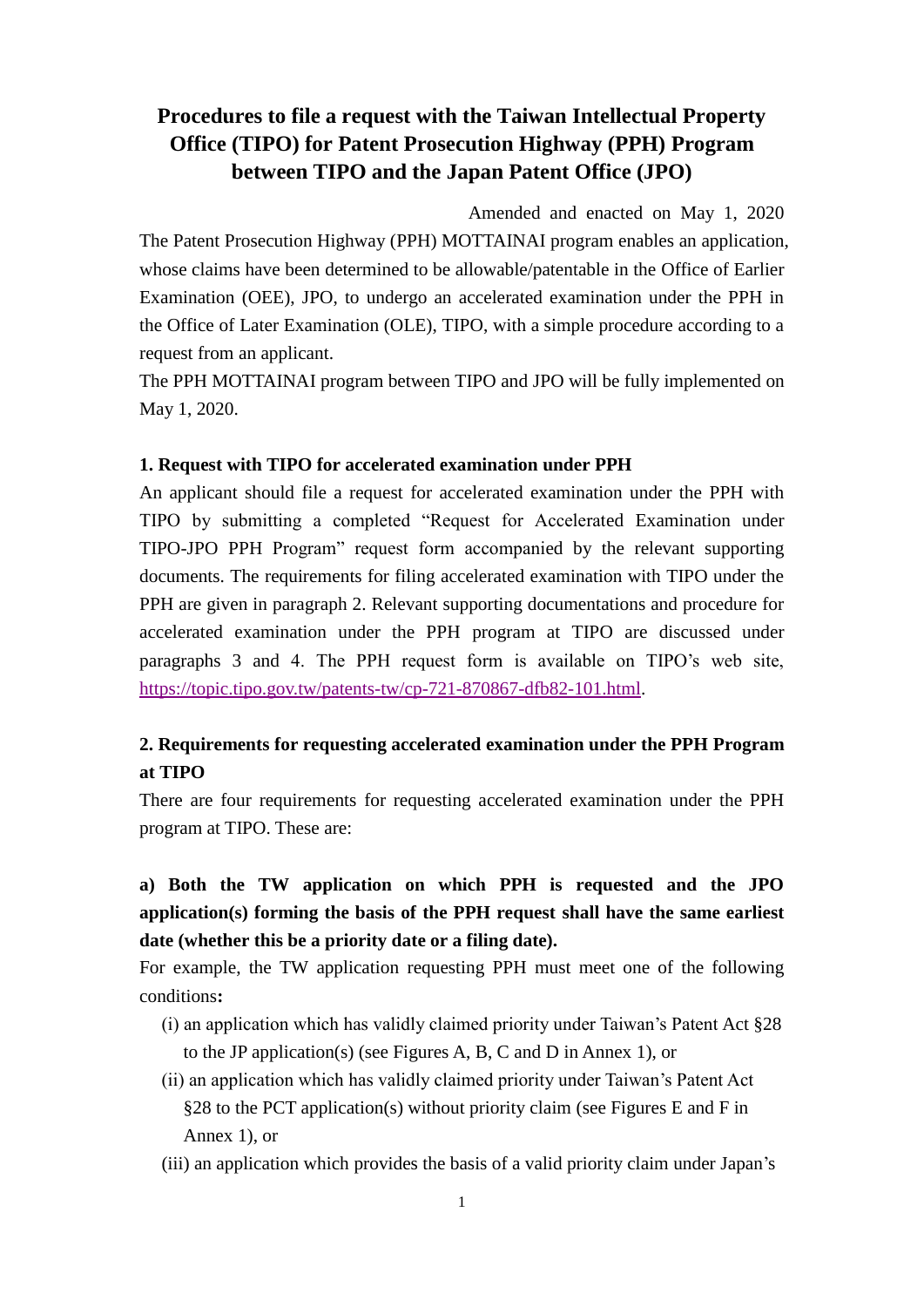National Law for the JP application(s) (see Figures G, H and I in Annex 1), or

(iv) an application which shares a common priority document with the JP application(s) (see Figures J and K in Annex 1).

The program is not applicable to utility model applications and design applications.

**b) At least one corresponding JP application has one or more of those claims that have been determined to be allowable/patentable by the JPO**

Claims are "determined to be allowable/patentable" when a JPO examiner clearly identifies the claims to be allowable/patentable in the latest office action, even if the application has not been granted for patent.

The office action may be either:

- (a) Decision to Grant a Patent
- (b) Notification of Reason for Refusal
- (c) Decision of Refusal
- (d) Appeal Decision

For example, if the following routine expression is described in the "Notification of Reason for Refusal" of the JPO, then the claims are explicitly identified to be allowable/patentable.

"<No reason for refusal has been found for Claims >

At present, no reason for refusal is found for invention concerning Claim\_."

### **c) All claims on file, as originally filed or as amended, for accelerated examination under the PPH must sufficiently correspond to one or more claims indicated as allowable in JPO**

Claims shall be considered sufficiently corresponding where, accounting for differences in translations and claim format, the claims on file are of the same or similar scope as the claims in JPO, or the claims on file are narrower in scope than the claims in JPO. In this regard, a claim on file that is narrower in scope occurs when a JPO claim is amended to be further limited by an additional technical feature that is supported in the specification (and/or claims). When possible, the claim on file should be presented in dependent form.

A claim in TIPO that introduces a new/different category of claims to those claims indicated as allowable in the JPO is not considered sufficiently corresponding. For example, where the JPO claims only contain claims to a process of manufacturing a product, then the claims in TIPO would not be considered sufficiently corresponding if the TIPO claims introduce product claims that are dependent on the corresponding process claims.

#### **d) The applicant has been notified that a substantive examination will begin**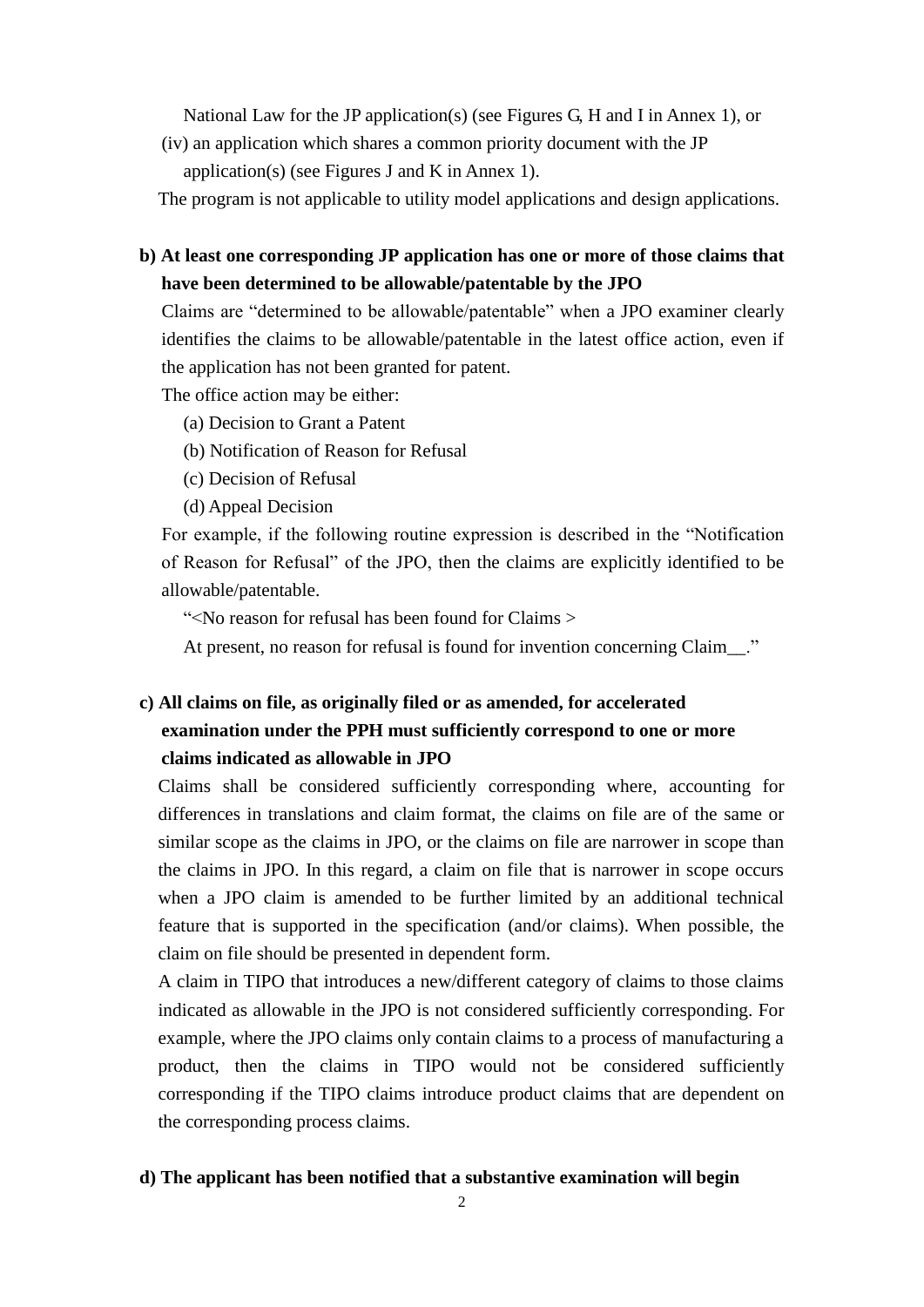#### **shortly; and TIPO has not issued a first examination report on the application**

### **3. Documents to be submitted for accelerated examination under the PPH program:**

Documents (a) to (d) below should be submitted by attaching to "Request for Accelerated Examination under the PPH Program". The request form is in Annex 2.

#### **a) A copy of all office action(s) relating to the corresponding JPO application(s) and translations of them if they are not in English**

The translated copy could either be in Chinese or English. The applicant does not have to submit a copy of JPO office actions and their corresponding translations if these documents are provided via JPO's dossier access systems (AIPN system or One Portal Dossier (OPD) on J-platpat web page), since the office actions and their machine translations are available for TIPO examiner via the JPO's dossier access systems. If these documents could not be obtained by TIPO examiner via the JPO's dossier access systems or if it is impossible for the examiner to understand the outline of the translated office action due to insufficient translation, the applicant may be notified and requested to provide the necessary documents.

### **b) A copy of the claims determined to be allowable/patentable by JPO, and their translations if they are not in English**

The translated copy could either be in Chinese or English. The applicant does not have to submit a copy of claims indicated to be allowable/patentable by JPO and translations thereof when the documents are provided via JPO's dossier access systems, since the claims and their machine translations are available for TIPO examiner via the JPO's dossier access systems. If these documents could not be obtained by TIPO examiner via the JPO's dossier access systems or if it is impossible for the examiner to understand the outline of the claims due to insufficient translation, the applicant may be notified and requested to provide the necessary documents.

#### **c) Copies of the references cited by the JPO examiner**

If the cited references are patent documents, submission is not necessary, as they are usually available to TIPO. If TIPO could not access these relevant patent documents, the applicant must then submit these documents at the request of TIPO. If the cited reference is a non-patent literature, the applicant has to submit it. A translation of the references is not required.

#### **d) A claim correspondence table**

The applicant must submit a claim correspondence table which explains the claims of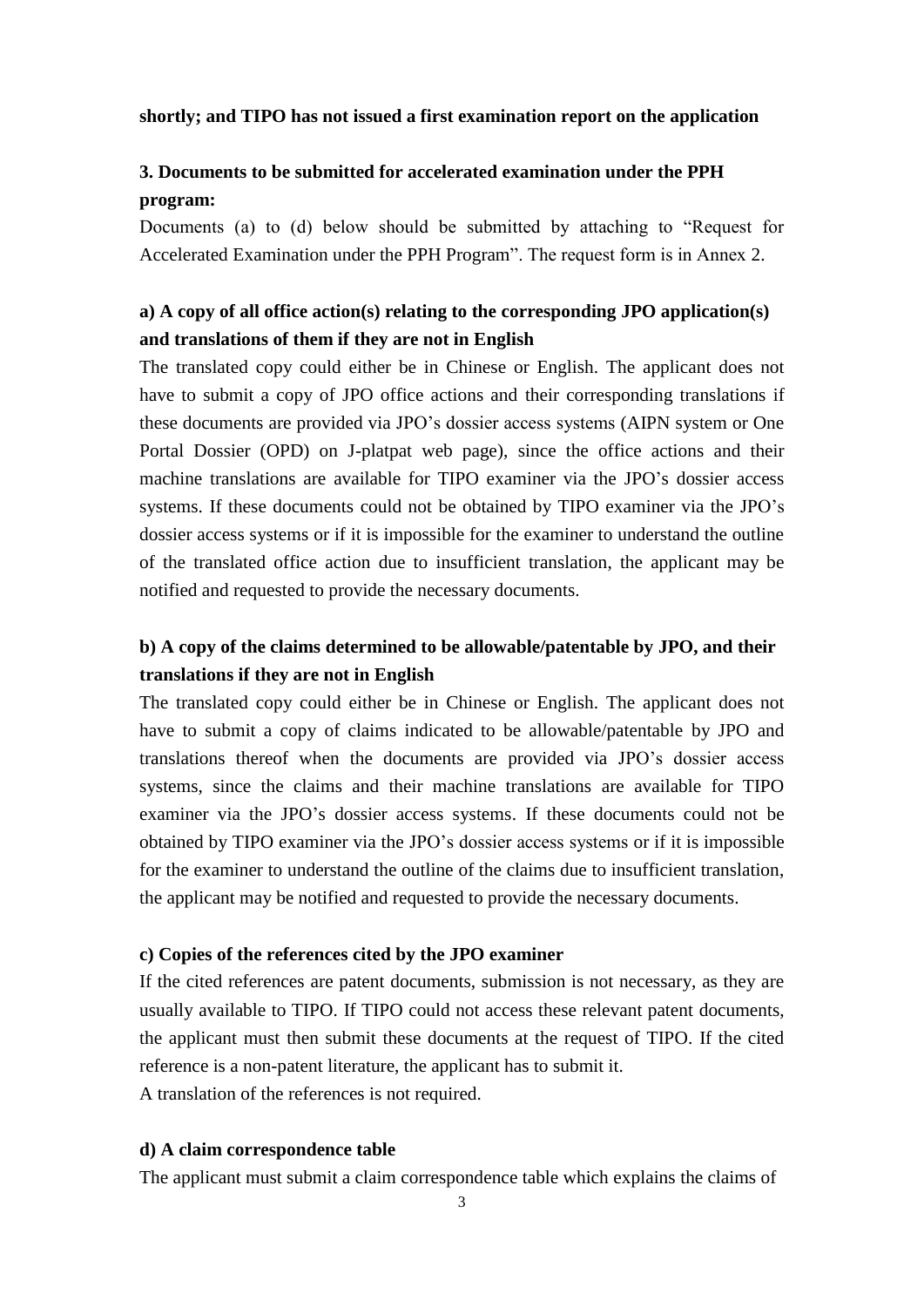the TIPO application for accelerated examination under the PPH program are sufficiently corresponding to the claims determined to be allowable/patentable by JPO.

If the claims on file do not sufficiently correspond to one or more claims determined to be allowable/patentable by JPO, but the applicant would like to amend the claims to sufficiently correspond to the allowable/patentable clams in the JPO application(s), the applicant should amend the claims to fully comply with the corresponding terms at the same time as the request for expedited examination under the PPH program. The claim correspondence table is given in Annex 3.

#### **4. Procedure for accelerated examination under the PPH Program at TIPO**

The applicant files a form requesting accelerated examination under the PPH program with TIPO, including relevant supporting documents. If the requirements are met, TIPO will conduct the accelerated examination. If the application does not qualify for participation in the PPH program, the applicant will be notified accordingly and given opportunity to perfect the request. If not perfected, the applicant will be notified and the application will await action in its regular turn.

The applicant must use the "Amendment Request Form under the PPH Program" (Annex 4) to make amendments during and after the request for expedited examination under the PPH program. Other relevant documents must also be specified in terms of their connection to the request for PPH to ensure prompt and proper processing by TIPO.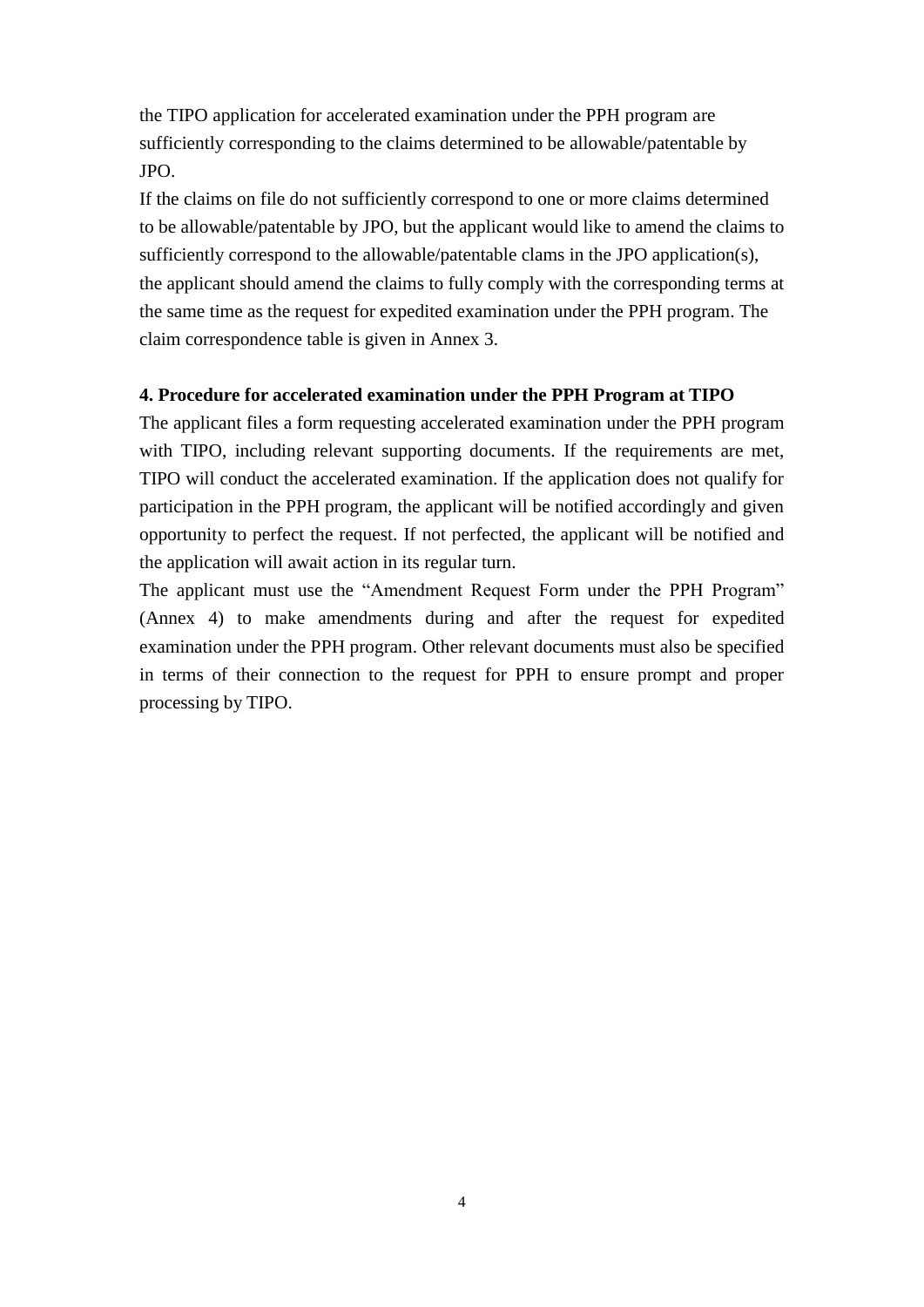## Annex 1

A.A case meeting requirement (a)(i)



B.A case meeting requirement (a)(i)

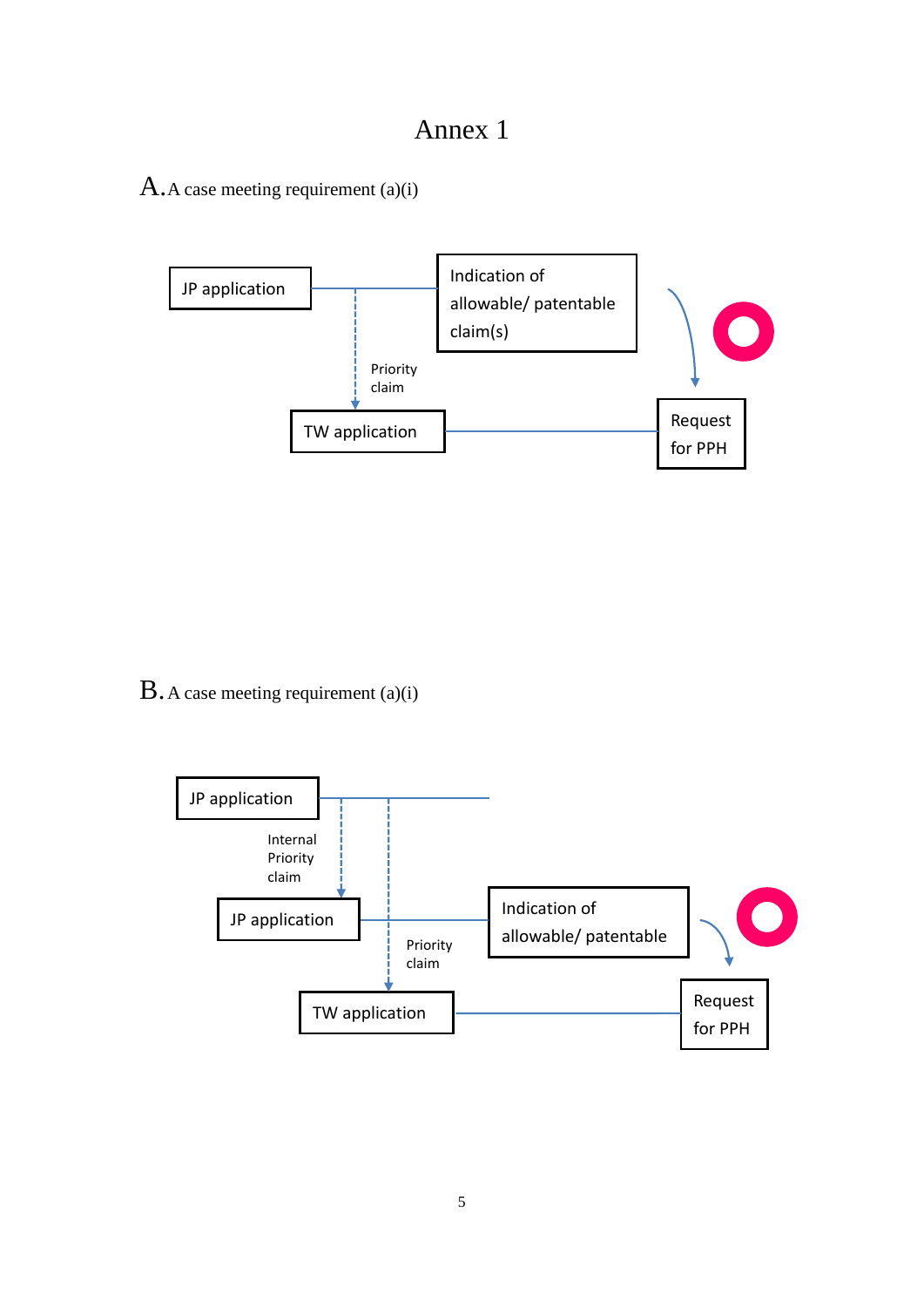C.A case meeting requirement (a)(i)





D.A case for divisional application meeting requirement (a)(i)

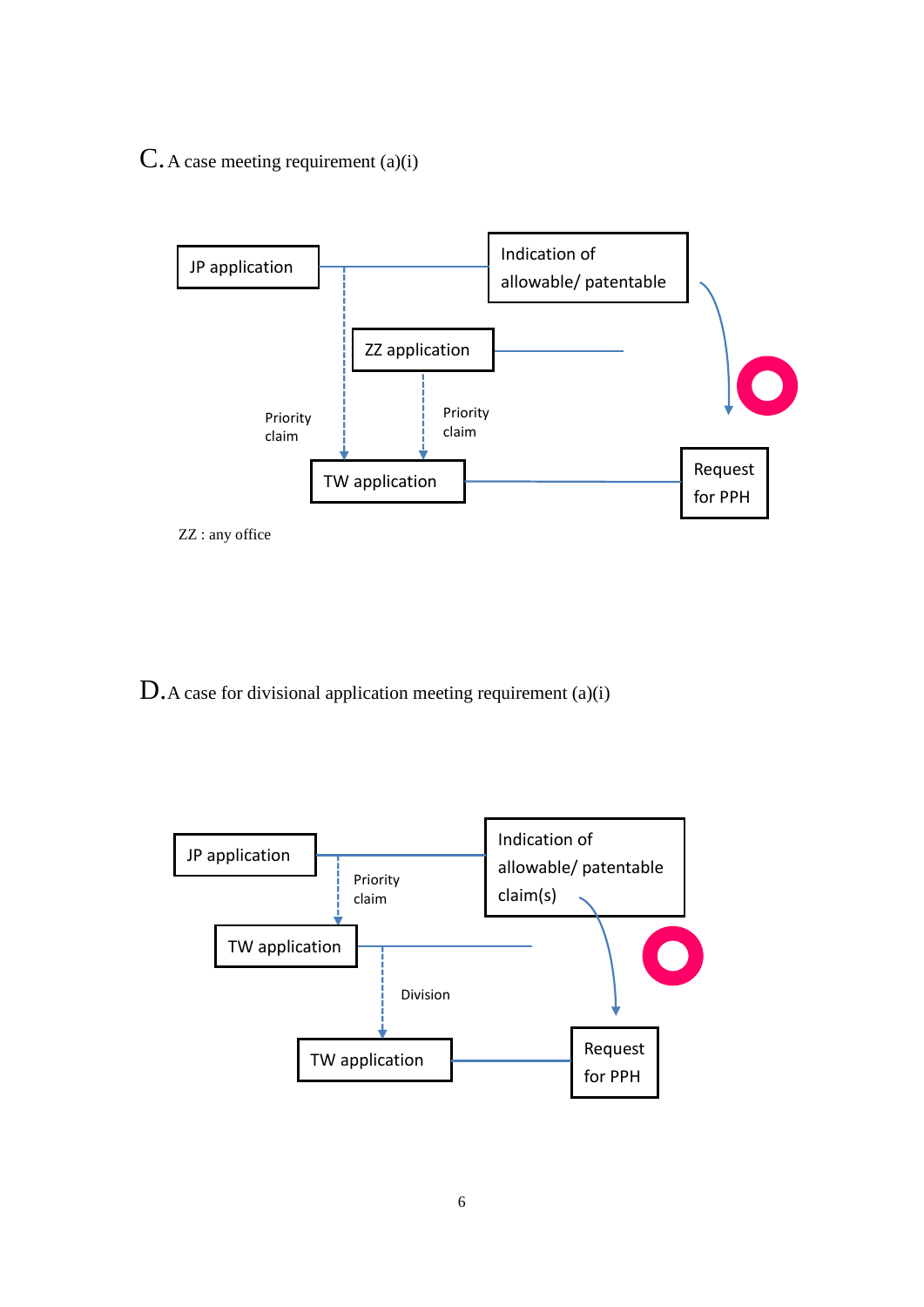## E. A case meeting requirement (a)(ii)



F. A case for divisional application meeting requirement (a)(ii)

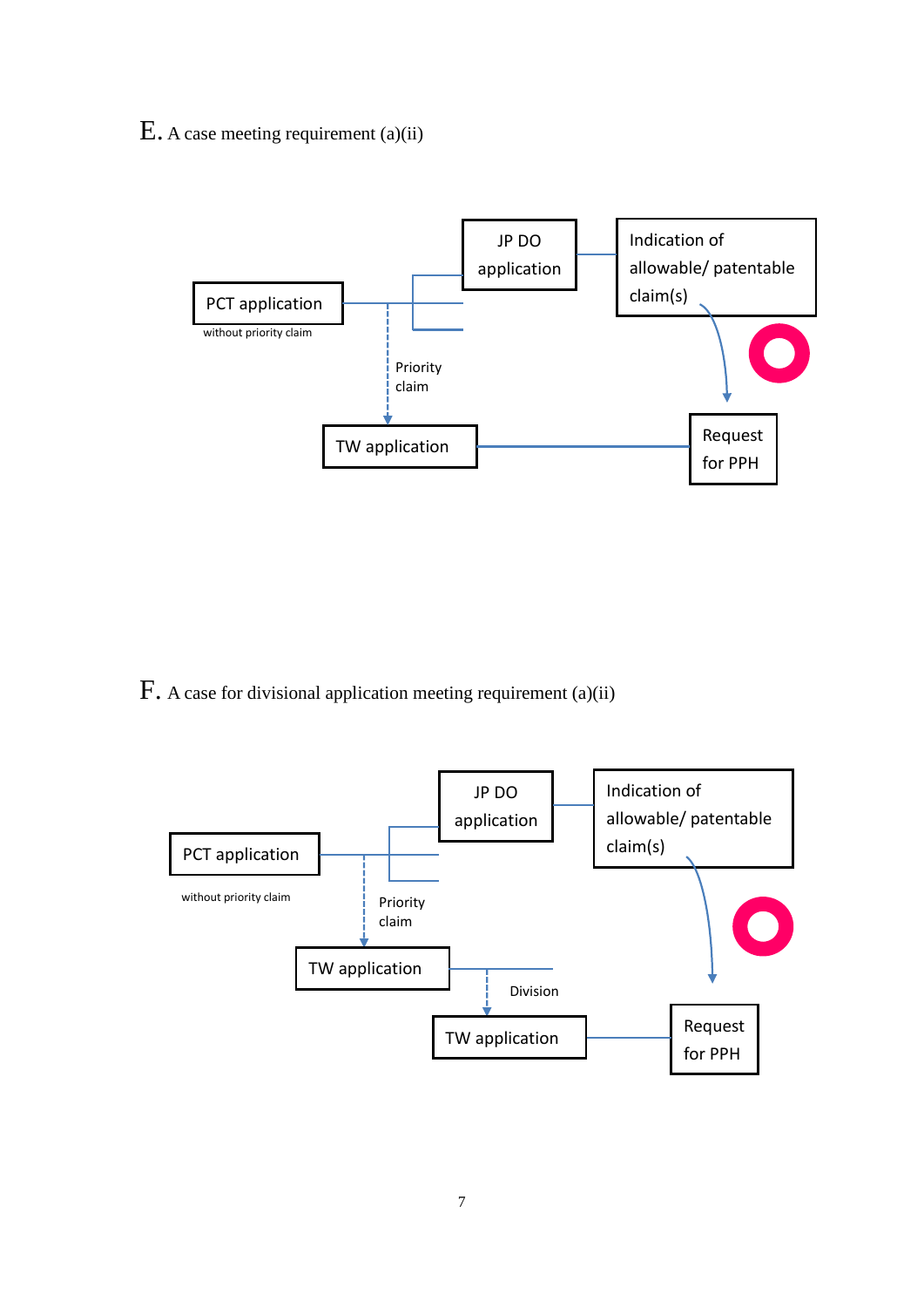## G.A case meeting requirement (a)(iii)



H.A case meeting requirement (a)(iii)



ZZ : any office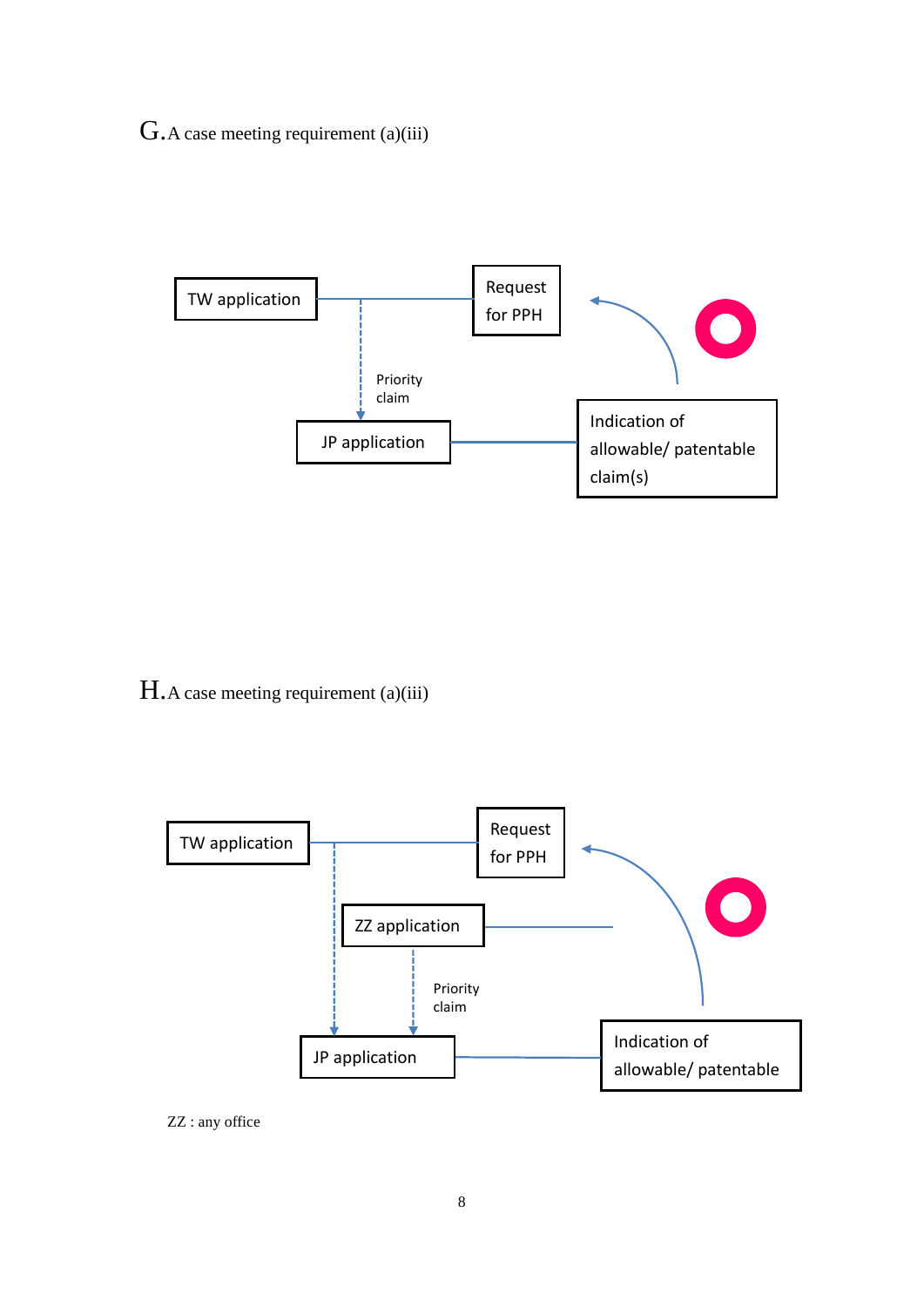I. A case meeting requirement (a)(iii)



J. A case meeting requirement (a)(iv)



ZZ : any office other than TIPO and JPO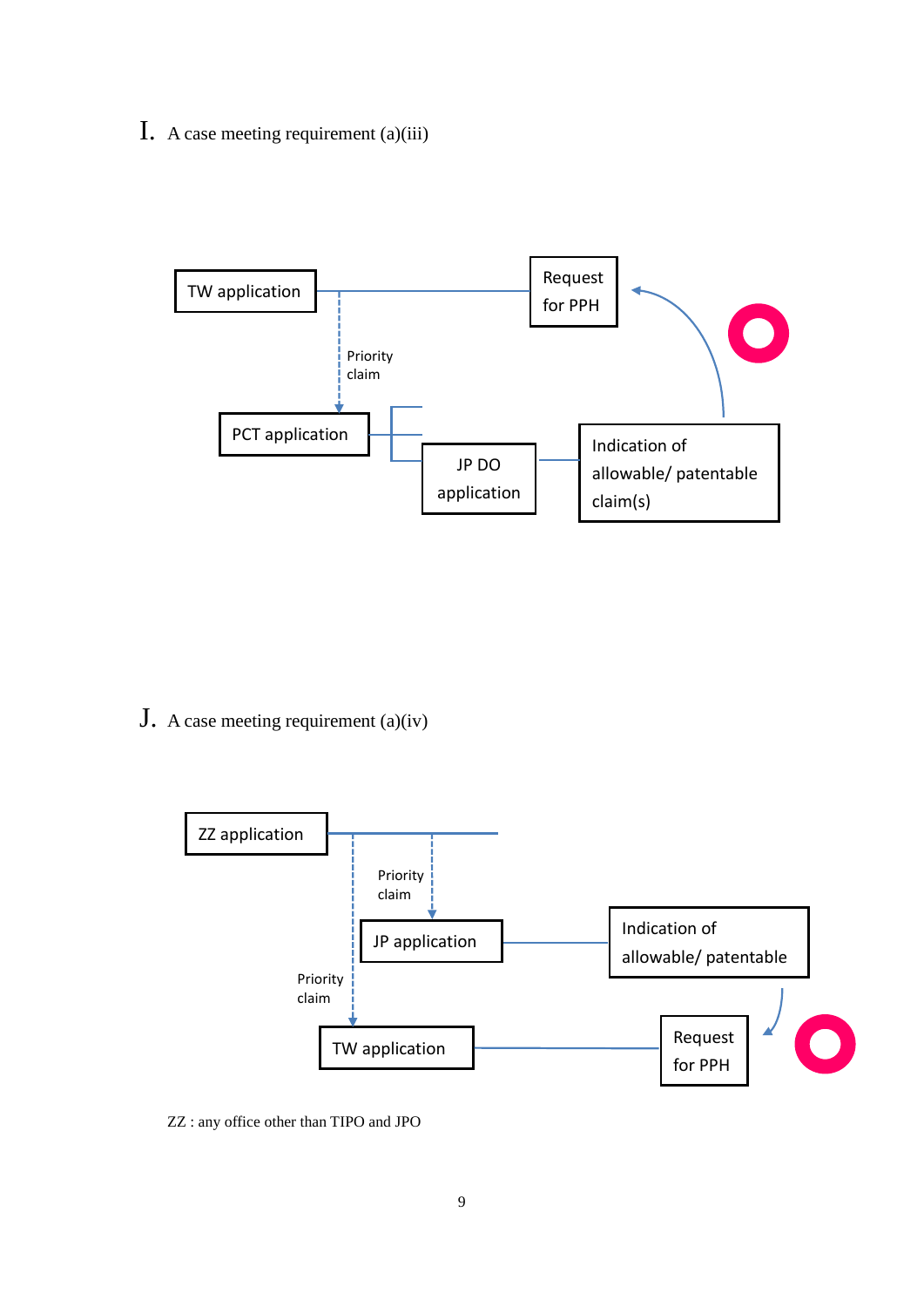K.A case meeting requirement (a)(iv)



ZZ : any office other than TIPO and JPO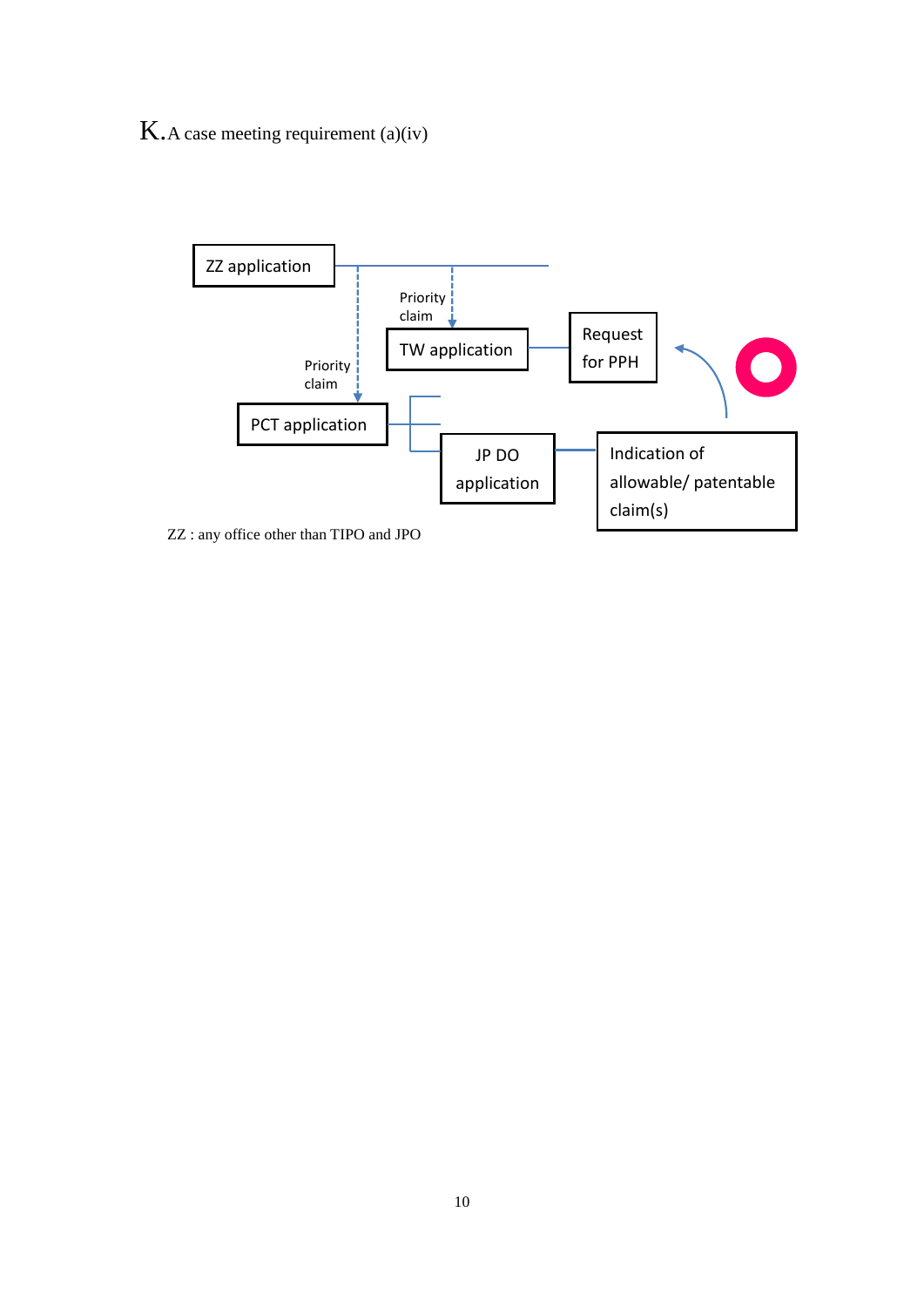# Annex 2

# 發明專利 PPH 審查申請書

(本申請書格式、順序,請勿任意更動,※記號部分請勿填寫) 申請案號: ※案 由:24714

□ 一併申請 PPH 修正 □ 一併申請誤譯訂正

一、發明名稱:

|          |                | <b>□ 、 申請人:(共</b> 人)(多位申請人時,應將本欄位完整複製後依序填寫,姓 |      |
|----------|----------------|----------------------------------------------|------|
|          | 除)             | 名或名稱欄視身分種類填寫,不須填寫的部分可自行刪                     |      |
| 籍:<br>國  | 中華民國           | 大陸地區(□大陸、□香港、□澳門)                            |      |
|          | 外國籍:           |                                              |      |
| 身分種類:    | 自然人            | □法人、公司、機關、學校                                 |      |
| ID:      |                |                                              |      |
| 姓名:      | 姓:             | 名:                                           |      |
|          | Last .<br>name | First •<br>name                              | (簽章) |
| 名稱:      | (中文)           |                                              |      |
|          | (英文)           |                                              | (簽章) |
| 代表人:(中文) |                |                                              |      |
|          | (英文)           |                                              | (簽章) |
| 地址:      | (中文)           |                                              |      |
|          | (英文)           |                                              |      |
| 聯絡電話及分機: |                |                                              |      |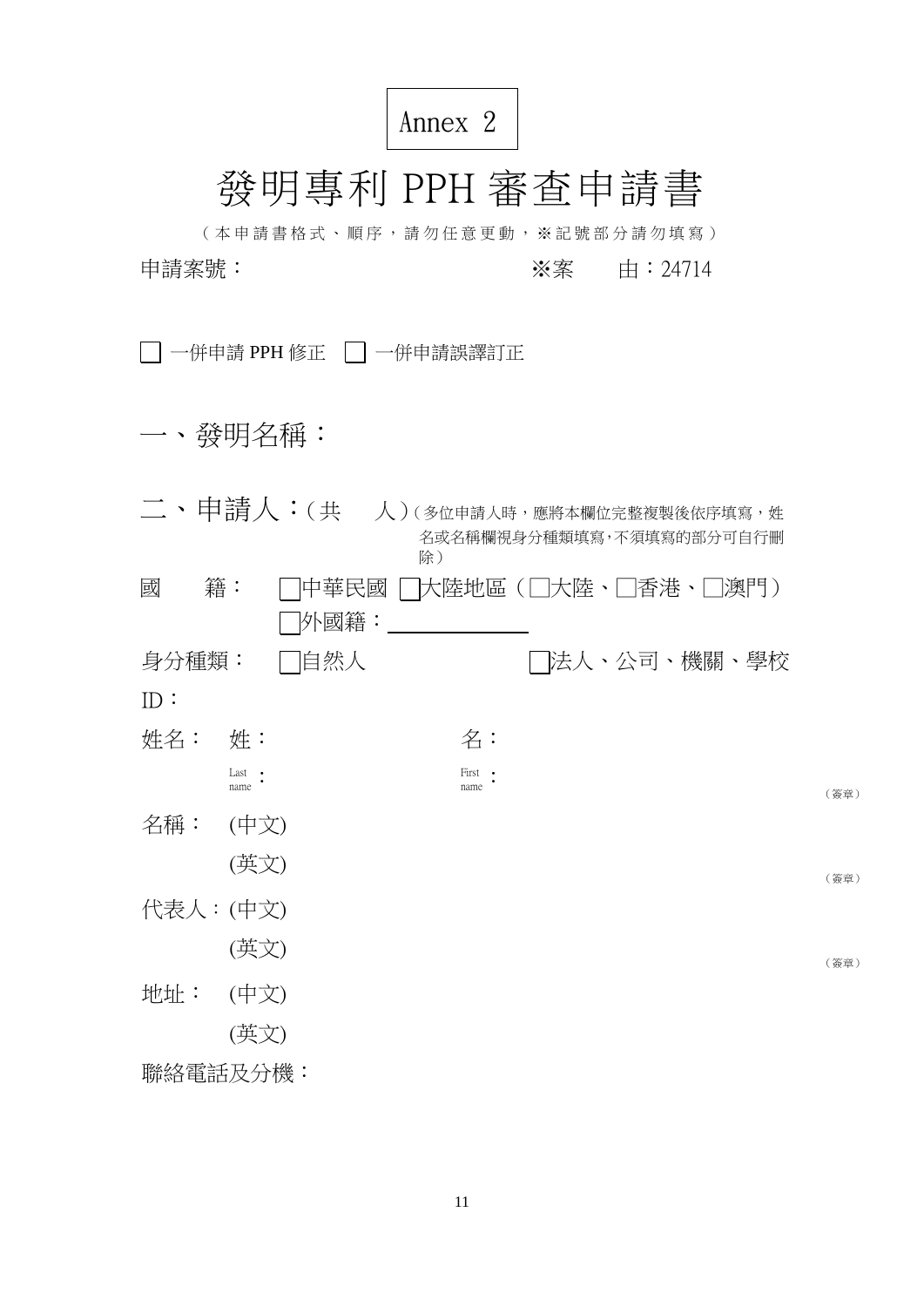◎代理人:(多位代理人時,應將本欄位完整複製後依序填寫)

ID:

姓名:

證書字號:

地址:

聯絡電話及分機:

三、對應之□美國□日本□西班牙□韓國□波蘭 □加拿大申請案:

申請案:

【格式請依:申請案號、公開編號、公告編號 順序註記,惟如尚未取 得公開編號或公告編號者,得不註記】

1.

四、附送書件:

(✽個人資料保護注意事項:

申請人已詳閱申請須知所定個人資料保護注意事項,並已確認所檢附之 說明書、申請專利範圍、圖式、修正說明書、修正理由書、申復書及其 附件(除委任書外),不包含應予保密之個人資料;其載有個人資料者,同 意智慧財產局提供任何人以自動化或非自動化之方式閱覽、抄錄、攝影 或影印。)

1、所有審查意見書影本(含中譯本或英譯本)。

1-1□審査意見書請經由 USPTO Public PAIR 系統取得(台美 PPH)。

- 1-2 審查意見書及英譯本請經由 JPO 檔卷歷程系統(AIPN 或 OPD)取得(台 日 PPH)。
- 1-3 審查意見書請經由 SPTO Expedientes Digitalizados 系統取得(台西 PPH)。 (勾選此項時,仍應檢附審查意見書之翻譯本)

1-4 審查意見書及英譯本請經由 KIPO K-PION 系統取得(台韓 PPH)。

1-5 審查意見書請經由 PPO Publication Server 系統取得(台波 PPH)。 (勾選此項時,仍應檢附審查意見書之翻譯本)

(簽章)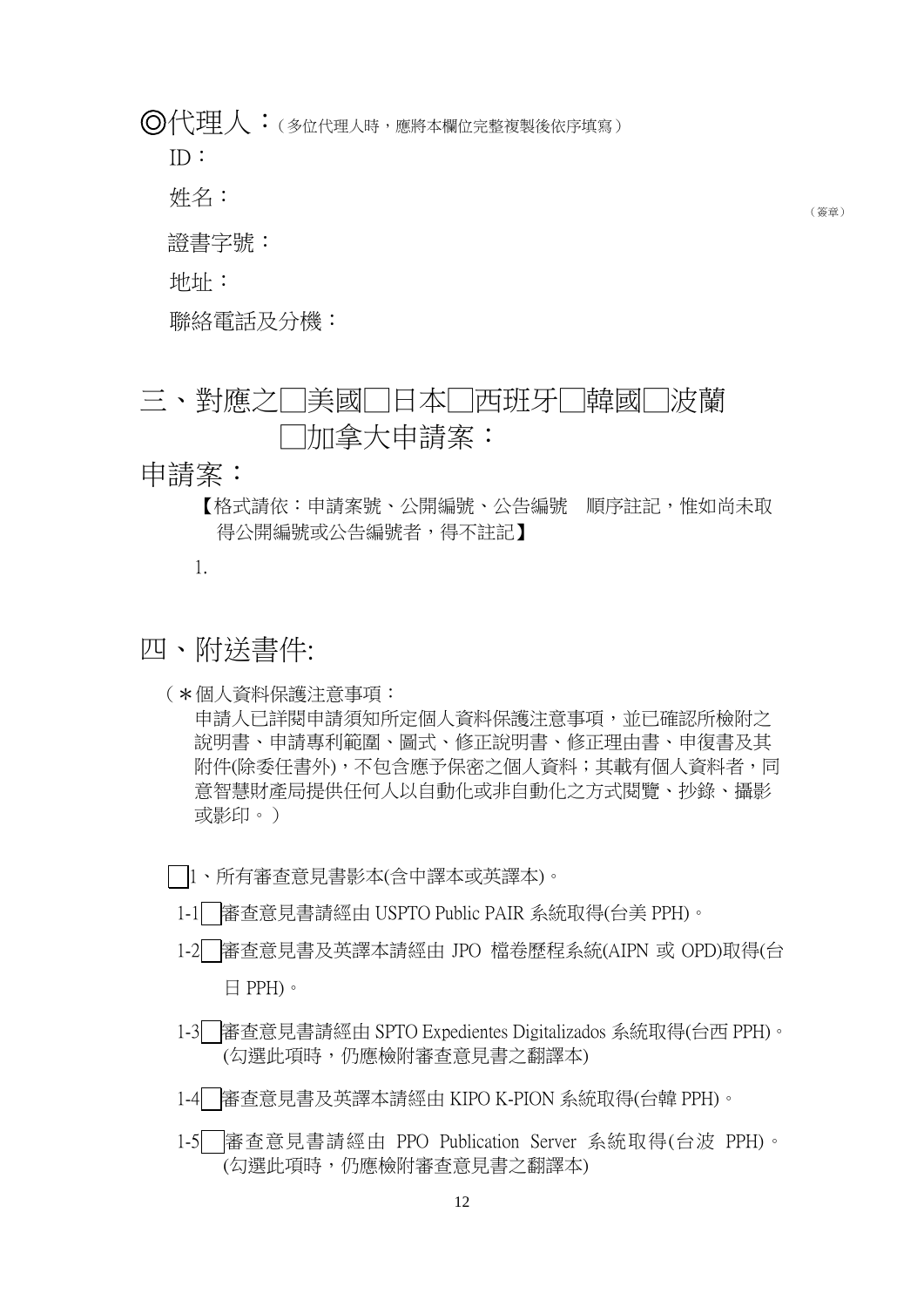1-6 審查意見書請經由 CIPO Canadian Patents Database 系統取得(台加 PPH)。

| 文件名稱 | 日期 |
|------|----|
|      |    |
|      |    |
|      |    |
|      |    |
|      |    |

- 2、審查達到可核准之申請專利範圍影本(含中譯本或英譯本)。
	- 2-1 申請專利範圍請經由 USPTO Public PAIR 系統取得(台美 PPH)
	- 2-2 申請專利範圍及英譯本請經由JPO 檔卷歷程(AIPN或OPD)系統取 得(台日 PPH)。
	- 2-3 申請專利範圍請經由 SPTO Expedientes Digitalizados 系統取得(台西 PPH)。(勾選此項時,仍應檢附申請專利範圍之翻譯本)

2-4 申請專利範圍及英譯本請經由 KIPO K-PION 系統取得(台韓 PPH)。

2-5 申請專利範圍請經由 PPO Publication Server 系統取得(台波 PPH)。 (勾選此項時,仍應檢附申請專利範圍之翻譯本)

2-6 申請專利範圍請經由CIPO Canadian Patents Database系統取得(台加 PPH)。

| بدمد | <b>FRH</b><br>-<br>「六」 |
|------|------------------------|
|      |                        |

3、引用作為專利准、駁判斷依據之引證文獻。

(※ 引證文獻屬專利文獻無需檢送。)

- 4、申請專利範圍對應表。
- 5、其他有利於本局 PPH 審查之文件。(請敘明)
- 6、發明專利 PPH 修正申請書。(發明專利 PPH 修正申請書之一、二項基本 資料,可註明「同發明專利 PPH 審查申請書」而不須重複填寫。)
- 7、專利誤譯訂正申請書。(專利誤譯訂正申請書之一、二項基本資料,可 註明「同發明專利 PPH 審查申請書」而不須重複填寫。)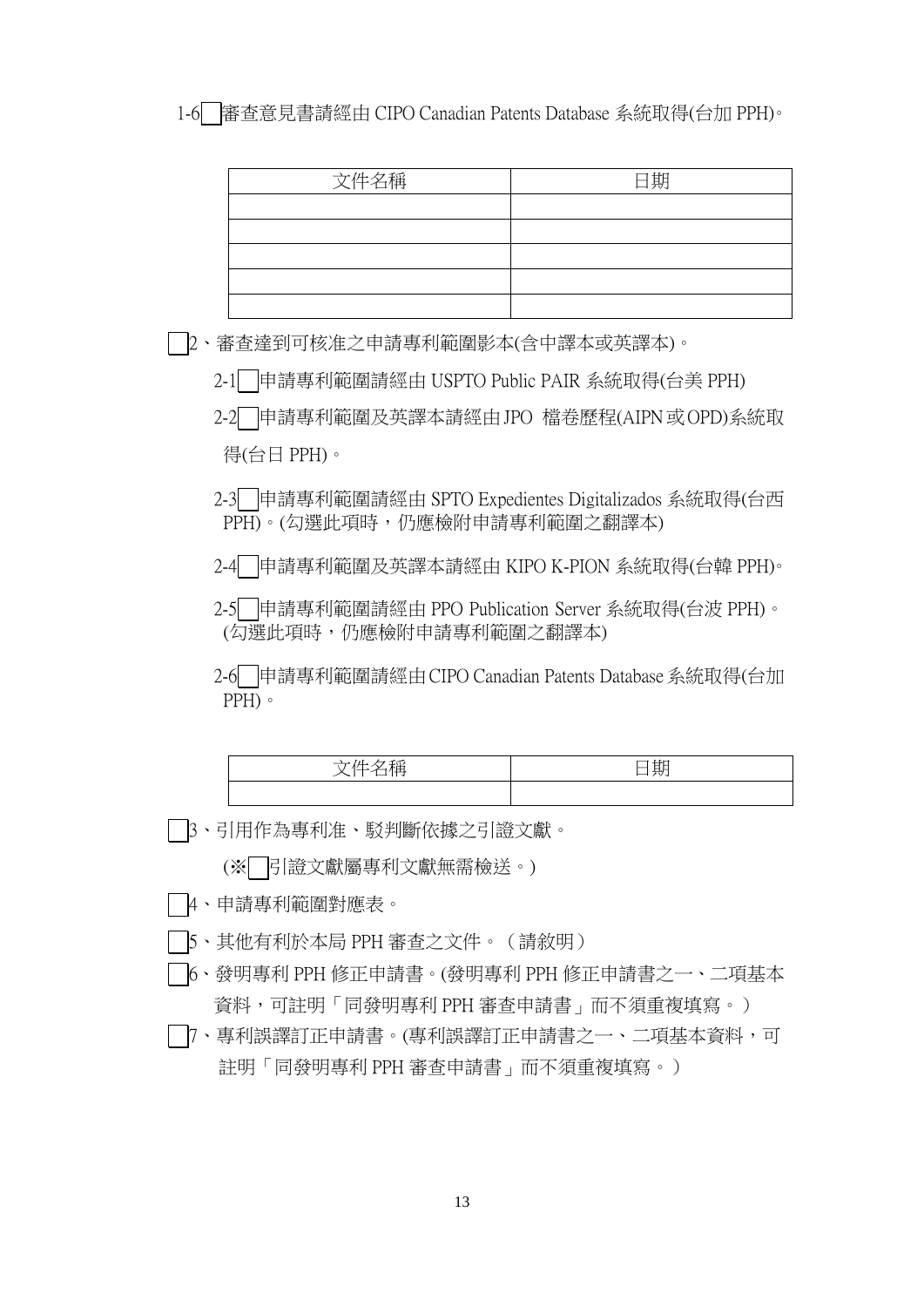| Annex 2 (English translation added)                                                                                                                                            |
|--------------------------------------------------------------------------------------------------------------------------------------------------------------------------------|
| 發明專利 PPH 審査申請書<br>Request for Accelerated Examination under the PPH Program                                                                                                    |
| 申請案號: Application number<br>※案  由:24714                                                                                                                                        |
| 一併申請 PPH 修正 丨 ┃一併申請誤譯訂正<br>Check if requesting for <u>amendment under PPH</u> program / correction of translation<br>errors at the same time<br>一、發明名稱: Title of the invention |
| 二、申請人:(共 人) Applicant information                                                                                                                                              |
| 中華民國   [大陸地區 (□大陸・□香港・□澳門 )<br>國<br>籍:<br>R.O.C<br><b>Nationality</b><br>Mainland area Mainland Hong Kong Macau<br> 外國籍:<br>Foreign nationality                                |
| 自然人<br> 法人、公司、機關、學校<br>身分種類:                                                                                                                                                   |
| Juristic person, business entity,<br>Natural person<br>organization, school<br>ID:                                                                                             |
| 姓:<br>名:<br>姓名:<br>Last name in Chinese<br><b>First name in Chinese</b><br>Name<br>Last<br>First<br>(natural person)<br>name •<br>name<br>(signature or seal) (簽章)             |
| 名稱:<br>(中文)<br>(Name of juristic person, business entity, organization or school in Chinese)                                                                                   |
| Name<br>(Name of juristic person, business entity, organization or school in English)<br>〔英〕<br>(簽章)                                                                           |
| (signature or seal)<br>代表人:(中文)<br>(Name of representative in Chinese)                                                                                                         |
| Representative<br>(Name of representative in English)<br>(英)<br>(簽章)                                                                                                           |
| (signature or seal)<br>地址:<br>(中文)<br>(Address in Chinese)<br>Address                                                                                                          |
| (Address in English)                                                                                                                                                           |
| 聯絡電話及分機:<br>number and extension numb                                                                                                                                          |

Phone number and extension number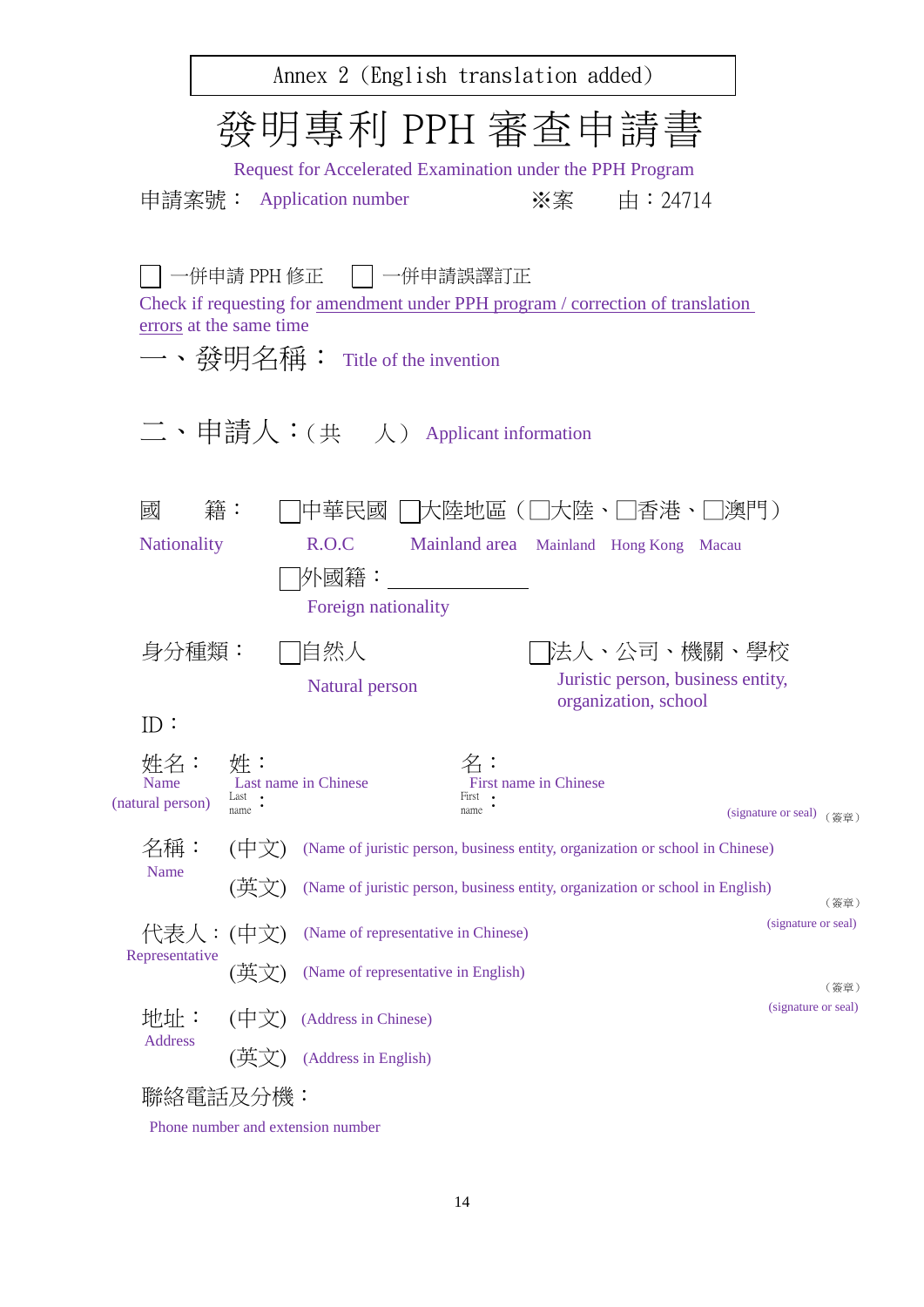◎代理人: Patent attorney information ID: 姓名: 證書字號: 地址: 聯絡電話及分機: Name Certificate number Address Phone number and extension number

# 三、對應之□美國□日本□西班牙□韓國□ □加拿大申請案:

申請案: The corresponding application(s) is/are □US □JP □ES □KR□PL□CA application(s)

【格式請依:申請案號、公開編號、公告編號 順序註記,惟如尚未取 得公開編號或公告編號者,得不註記】

(簽章)

(signature or seal)

- 1. 【Application number / Publication number / Patent number of the corresponding application(s)】
- 四、附送書件: Attached documents
	- (✽Privacy Act Warning:

Petitioner/applicant is cautioned to avoid submitting personal information in documents filed in a patent application that may contribute to identity theft. Please be aware that when you apply for a patent registration you are making a public record. Accordingly, all of the specification, scope of claim(s), drawing(s) and supporting explanation(s) and supplementary documentation(s) shall not contain confidential personal information. Any individual may directly or indirectly employ this information.)

- 1、所有審查意見書影本(含中譯本或英譯本)。 Check if copies of all office action(s) (which are relevant to substantial examination for patentability) issued for the corresponding application(s) (and translations of them) are attached or could be obtained from the dossier access system
- 1-1 審查意見書請經由 USPTO Public PAIR 系統取得(台美 PPH)。

Check if TIPO is to obtain the documents from USPTO Public PAIR (TIPO-USPTO PPH)

1-2 審查意見書及英譯本請經由JPO檔卷歷程系統(AIPN或OPD)取得(台日

PPH)。

Check if TIPO is to obtain the documents from JPO's dossier access systems (AIPN system or One Portal Dossier (OPD) on J-platpat web page) (TIPO-JPO PPH)

1-3 審查意見書請經由 SPTO Expedientes Digitalizados 系統取得(台西 PPH)。

(勾選此項時,仍應檢附審查意見書之翻譯本)

Check if TIPO is to obtain the documents from SPTO Expedientes Digitalizados system (TIPO-SPTO PPH) (The translations of the documents have to be attached still.)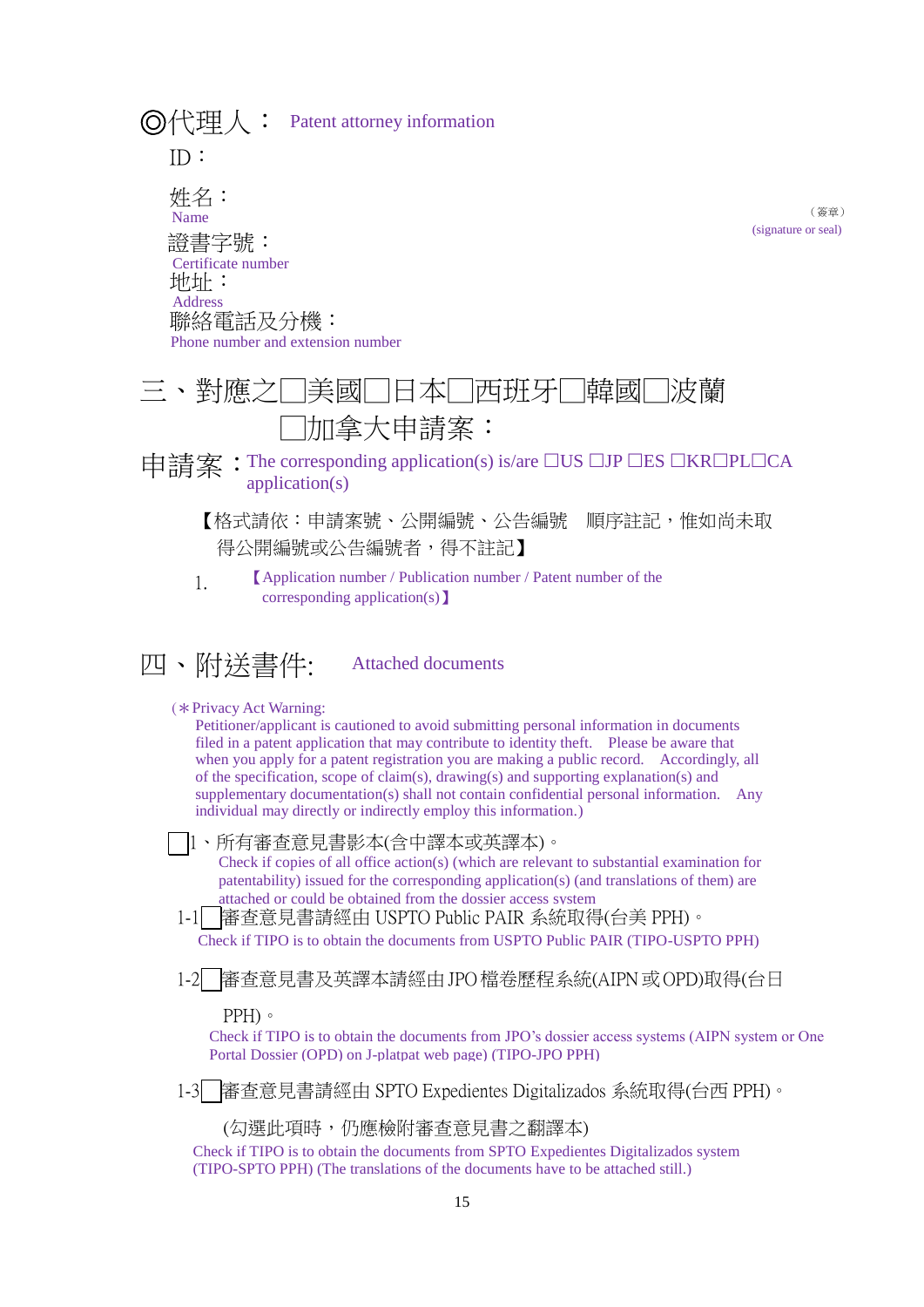Check if TIPO is to obtain the documents from KIPO K-PION system (TIPO-KIPO PPH) 1-4 審查意見書及英譯本請經由 KIPO K-PION 系統取得(台韓 PPH)。

1-5 審查意見書請經由 PPO Publication Server 系統取得(台波 PPH)。(勾選此

項時,仍應檢附審查意見書之翻譯本)

Check if TIPO is to obtain the documents from PPO Publication Server system (TIPO-PPO PPH) (The translations of the documents have to be attached still.)

1-6 審查意見書請經由 CIPO Canadian Patents Database 系統取得(台加 PPH)。

Check if TIPO is to obtain the documents from CIPO Canadian Patents Database (TIPO-CIPO PPH)

| 文件名稱<br>Document name | 日期<br>Date |
|-----------------------|------------|
|                       |            |
|                       |            |
|                       |            |
|                       |            |
|                       |            |

 2、審查達到可核准之申請專利範圍影本(含中譯本或英譯本)。 Check if a copy of the claims determined to be allowable/patentable (and translations of them) is attached or could be obtained from the dossier access system

Check if TIPO is to obtain the documents from USPTO Public PAIR (TIPO-USPTO PPH) 2-1 申請專利範圍請經由 USPTO Public PAIR 系統取得(台美 PPH)

2-2 申請專利範圍及英譯本請經由 JPO 檔卷歷程系統(AIPN 或 OPD)取

得取得(台日 PPH)。

Check if TIPO is to obtain the documents from JPO's dossier access systems (AIPN system or One Portal Dossier (OPD) on J-platpat web page) (TIPO-JPO PPH)

2-3 申請專利範圍請經由 SPTO Expedientes Digitalizados 系統取得(台西

PPH)。(勾選此項時,仍應檢附申請專利範圍之翻譯本)

Check if TIPO is to obtain the documents from SPTO Expedientes Digitalizados system (TIPO-SPTO PPH) (The translations of the documents have to be attached still.)

Check if TIPO is to obtain the documents from KIPO K-PION system (TIPO-KIPO PPH) 2-4 申請專利範圍及英譯本請經由 KIPO K-PION 系統取得(台韓 PPH)。

2-5 申請專利範圍請經由 PPO Publication Server 系統取得(台波 PPH)。

(勾選此項時,仍應檢附申請專利範圍之翻譯本)

Check if TIPO is to obtain the documents from PPO Publication Server system (TIPO-PPO PPH) (The translations of the documents have to be attached still.)

2-6 申請專利範圍請經由CIPO Canadian Patents Database系統取得(台加

PPH)

Check if TIPO is to obtain the documents from CIPO Canadian Patents Database (TIPO-CIPO PPH)

| 石工币<br>. A<br>≔<br>$\sim$<br>□ | Jocument name | 期<br>_ | Date |
|--------------------------------|---------------|--------|------|
|                                |               |        |      |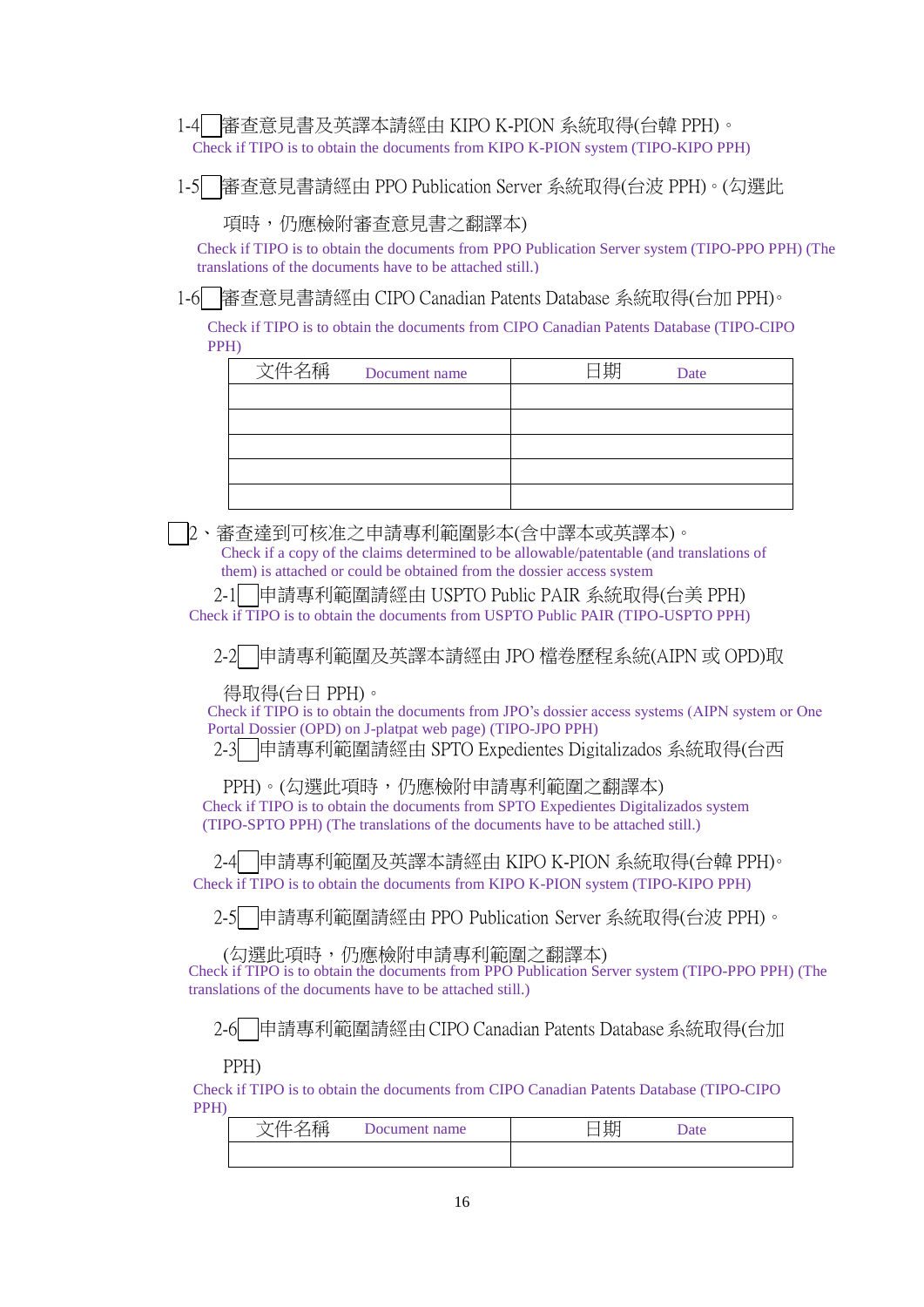- Check if copies of the references cited in the office action(s) are attached Check if the cited references are patent documents; submission is not necessary Check if a claim correspondence table is attached Check if other supporting documents are attached (please write down the name of documents) | | | |3、引用作為專利准、駁判斷依據之引證文獻。| (※ 引證文獻屬專利文獻無需檢送。) 4、申請專利範圍對應表。 5、其他有利於本局 PPH 審查之文件。(請敘明)
- Check if an Amendment Request Form under the PPH Program is attached 6、發明專利 PPH 修正申請書。 7、專利誤譯訂正申請書。
	- Check if an Request Form for correction of translation errors is attached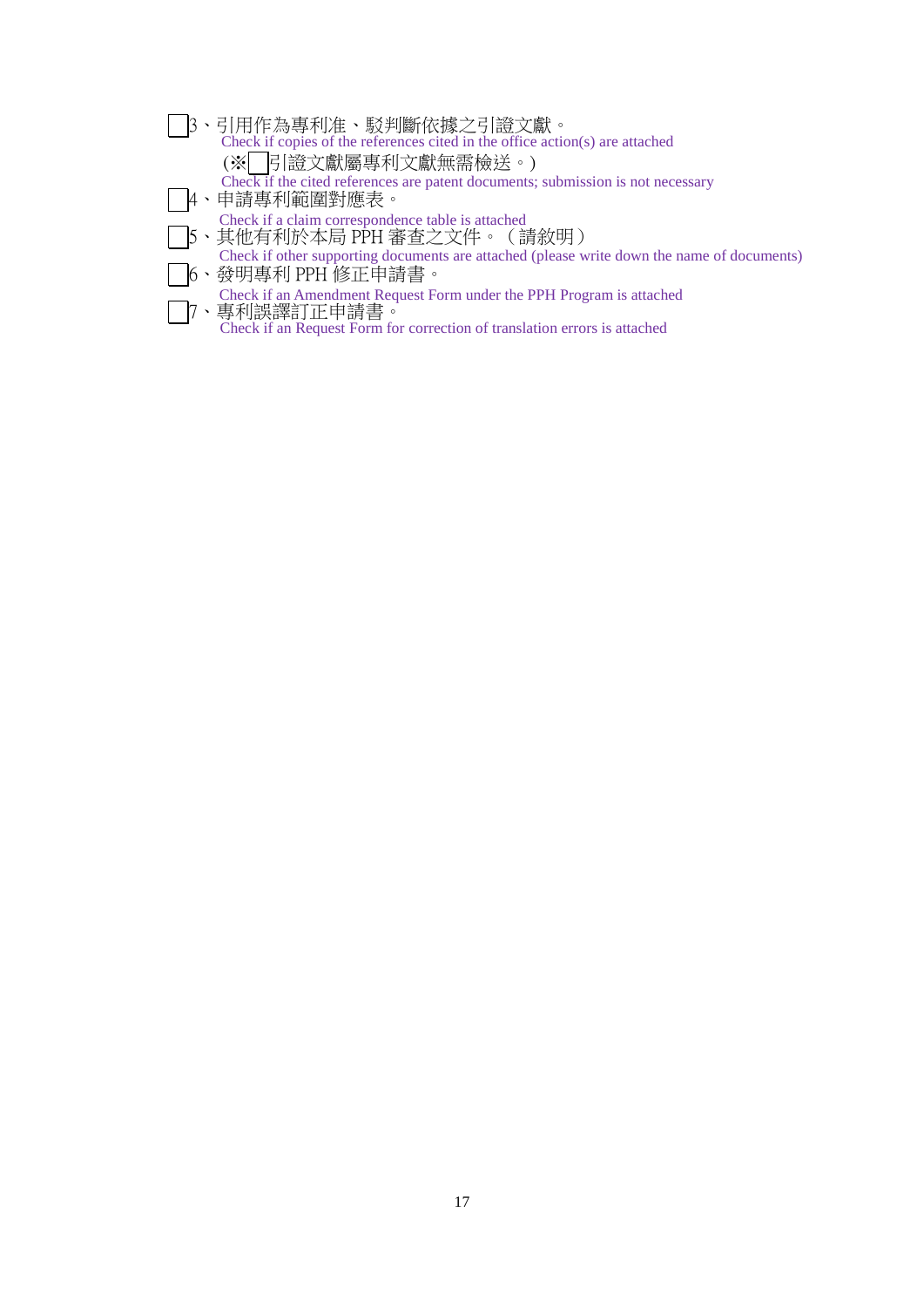# Annex 3

# 申請專利範圍對應表

| 第 | 號申請案   | 對應之外國申請案經審查達 | 對應我國申請案之 |
|---|--------|--------------|----------|
|   | 申請專利範圍 | 到可核准之申請專利範圍  | 充分對應說明   |
|   |        |              |          |
|   |        |              |          |
|   |        |              |          |
|   |        |              |          |
|   |        |              |          |
|   |        |              |          |
|   |        |              |          |
|   |        |              |          |
|   |        |              |          |
|   |        |              |          |
|   |        |              |          |
|   |        |              |          |
|   |        |              |          |
|   |        |              |          |
|   |        |              |          |
|   |        |              |          |
|   |        |              |          |
|   |        |              |          |
|   |        |              |          |
|   |        |              |          |
|   |        |              |          |
|   |        |              |          |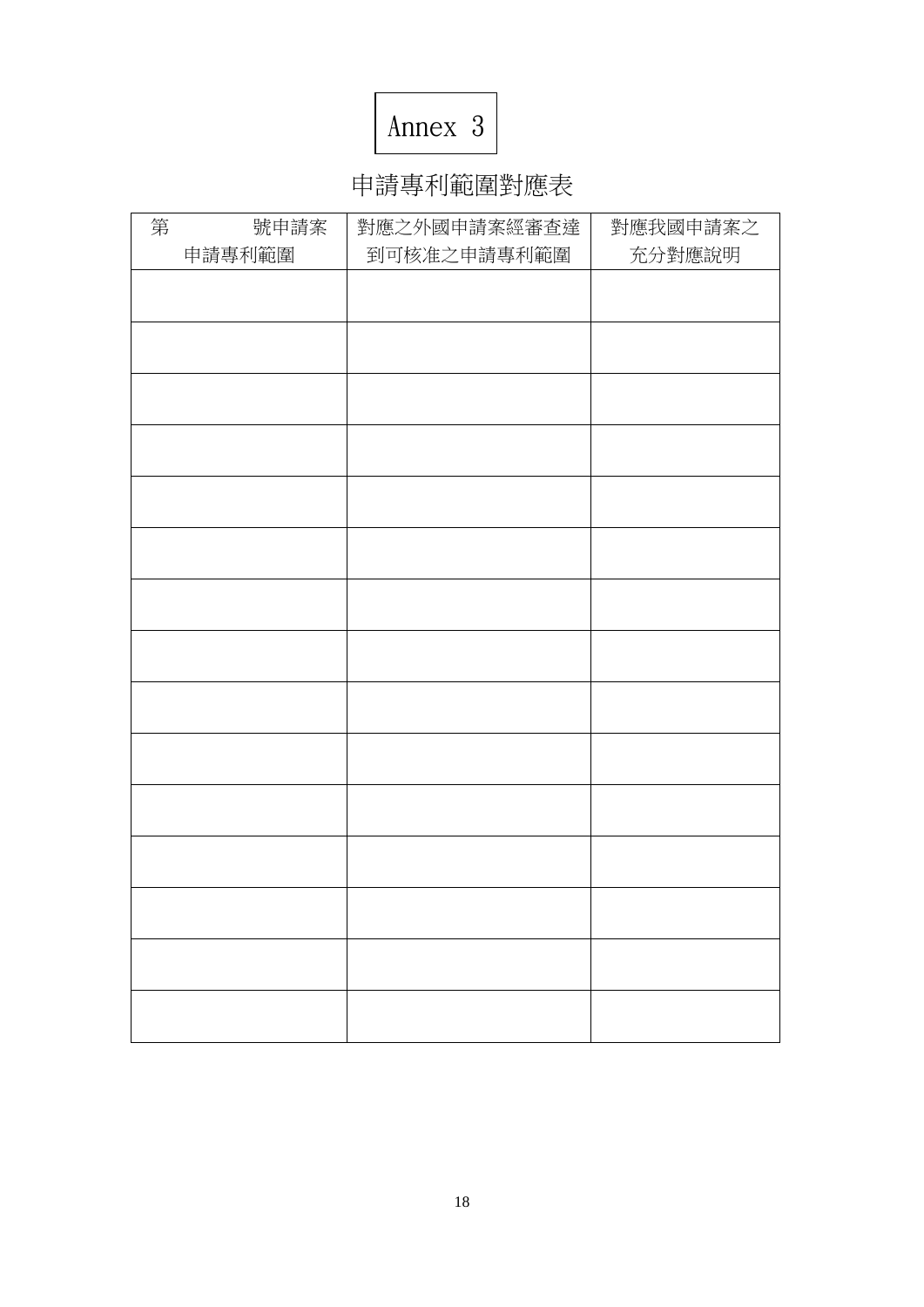## Annex 3 (English translation added)

# 申請專利範圍對應表

Claim Correspondence Table

| 第<br>號申請案                | 對應之外國申請案經審查達                       | 對應我國申請案之        |
|--------------------------|------------------------------------|-----------------|
| 申請專利範圍                   | 到可核准之申請專利範圍                        | 充分對應說明          |
| Claims in TW application | Patentable/Allowable claims in the | Comments on the |
|                          | corresponding application          | correspondence  |
|                          |                                    |                 |
|                          |                                    |                 |
|                          |                                    |                 |
|                          |                                    |                 |
|                          |                                    |                 |
|                          |                                    |                 |
|                          |                                    |                 |
|                          |                                    |                 |
|                          |                                    |                 |
|                          |                                    |                 |
|                          |                                    |                 |
|                          |                                    |                 |
|                          |                                    |                 |
|                          |                                    |                 |
|                          |                                    |                 |
|                          |                                    |                 |
|                          |                                    |                 |
|                          |                                    |                 |
|                          |                                    |                 |
|                          |                                    |                 |
|                          |                                    |                 |
|                          |                                    |                 |
|                          |                                    |                 |
|                          |                                    |                 |
|                          |                                    |                 |
|                          |                                    |                 |
|                          |                                    |                 |
|                          |                                    |                 |
|                          |                                    |                 |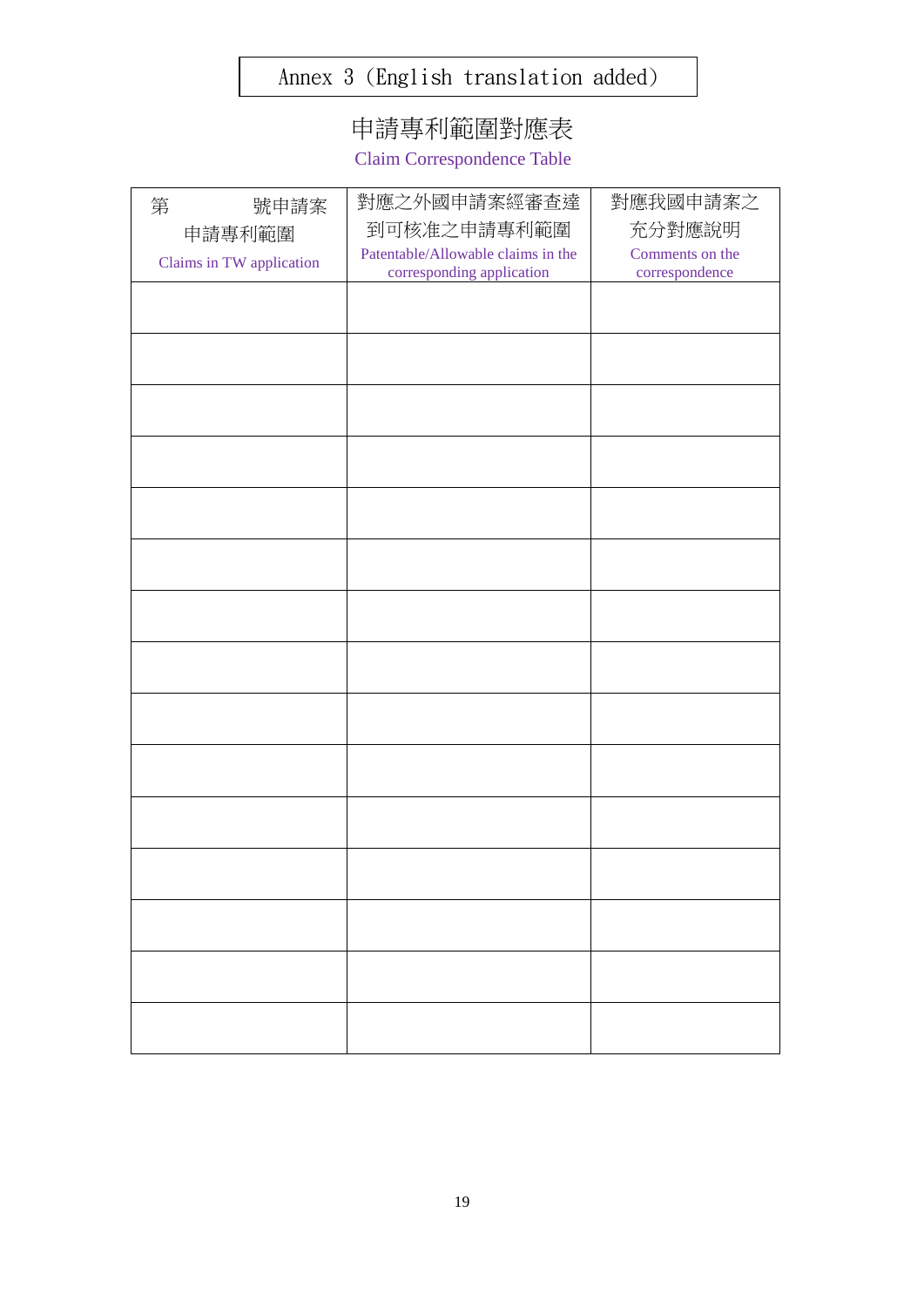

# 發明專利PPH修正申請書

( 本 申 請 書 格 式 、 順 序 , 請 勿 任 意 更 動 , ※ 記 號 部 分 請 勿 填 寫 ) 申請案號: ※案 由:24716

依據: 年 月 日( )智專 字第 第 號函辦理。 一、發明名稱:(中文/英文)

- 二、申請人:(共 人)(多位申請人時,應將本欄位完整複製後依序填寫,姓 名或名稱欄視身分種類填寫,不須填寫的部分可自行刪 除)
- (第 1 申請人)

| 國        | 籍:             | 中華民國 | 大陸地區(□大陸、□香港、□澳門) |  |              |      |
|----------|----------------|------|-------------------|--|--------------|------|
|          |                | 外國籍: |                   |  |              |      |
| 身分種類:    |                | □自然人 |                   |  | □法人、公司、機關、學校 |      |
| ID:      |                |      |                   |  |              |      |
| 姓名:      | 姓:             |      | 名:                |  |              |      |
|          | Last .<br>name |      | First .<br>name   |  |              | (簽章) |
| 名稱:      | (中文)           |      |                   |  |              |      |
|          | (英文)           |      |                   |  |              | (簽章) |
| 代表人:(中文) |                |      |                   |  |              |      |
|          | (英文)           |      |                   |  |              | (簽章) |
| 地址:      | (中文)           |      |                   |  |              |      |
|          | (英文)           |      |                   |  |              |      |

聯絡電話及分機: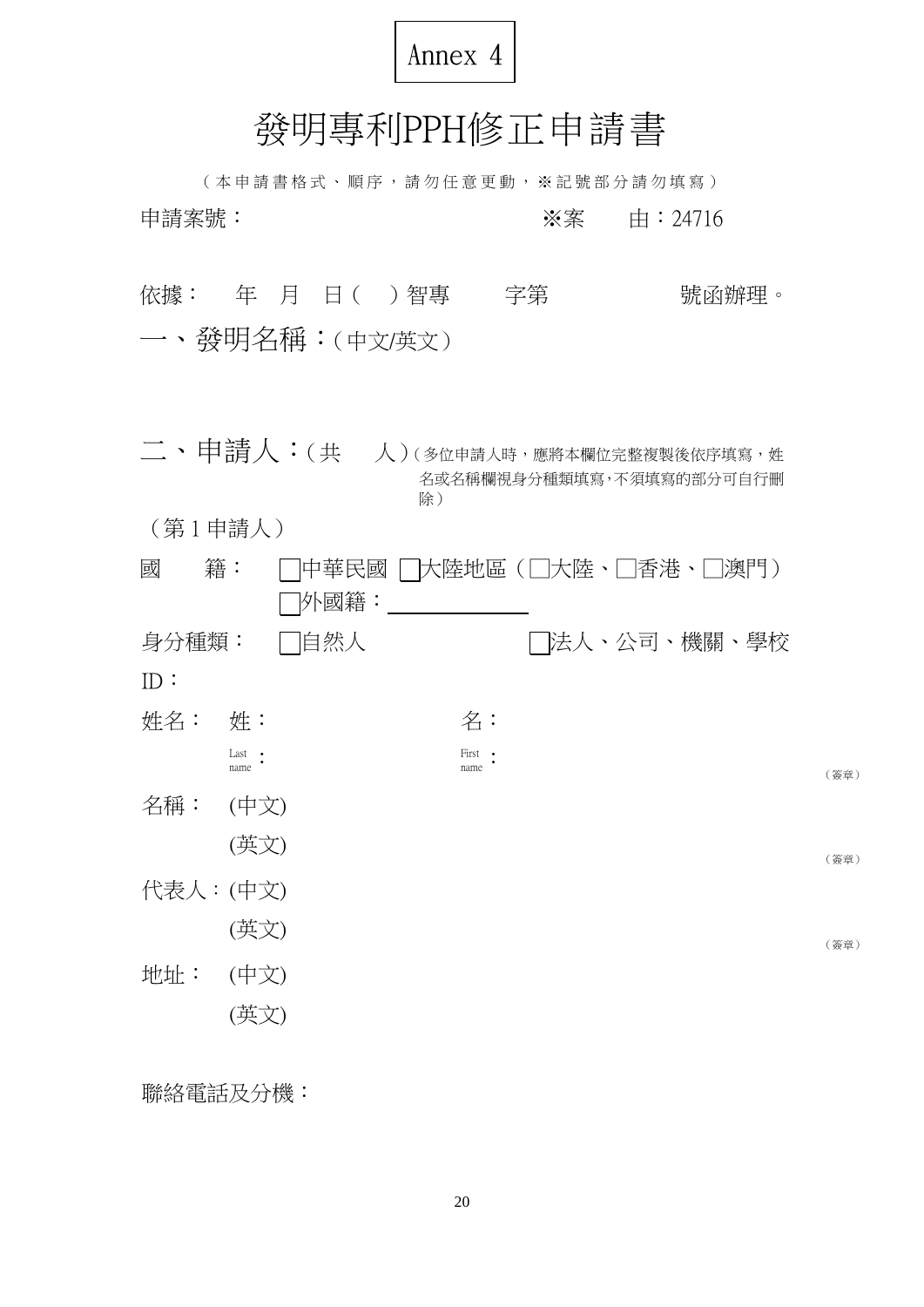◎代理人:(多位代理人時,應將本欄位完整複製後依序填寫)

ID:

**姓名: 姓: 名:** 

(簽章)

證書字號:

地址:

聯絡電話及分機:

三、修正事項:

(請於所勾選修正說明事項之後,敘明修正理由或說明,如字數過多者,請另以 A4 紙張 直式橫書繕打,以附件標示並備具一式 2 份,俾利審查。)

說明書修正之頁數、段落編號及行數及修正理由:

申請專利範圍修正之請求項及修正理由:

(99年1月1日起提出之發明申請案,請再填寫\*申請專利範圍請求項及規費之說明)

圖式修正之圖號及修正理由:

其他說明事項如附件:

四、附送書件:(不須填寫的部分可自行刪除)

(✽個人資料保護注意事項:

申請人已詳閱申請須知所定個人資料保護注意事項,並已確認檢附之修正說 明書、修正申請專利範圍、修正圖式、申復書及其附件(除委任書外),不包含 應予保密之個人資料有個人資料者,同意智慧財產局提供任何人以自 動化或非自動化之方式閱覽、抄錄、攝影或影印。)

- 1、本發明專利 PPH 修正申請書 1 份。
- 2、發明專利修正部分劃線之說明書或申請專利範圍修正頁 1 份。(請於每 頁右上角註記送件申請修正之日期)
	- (如為刪除原說明書內容者,應劃線貫穿於刪除之文字上;如為增加說 明書內容者,應劃線於新增文字下方。各次修正應劃線註記之部分, 均以原說明書為基礎;申請專利範圍之請求項項次改變者,其後之項 次均應調整)
- 3、發明專利修正後無劃線之說明書或申請專利範圍或圖式替換頁各 1 份(
- 4、委任書 1 份。
- 5、申復書一式 1 份。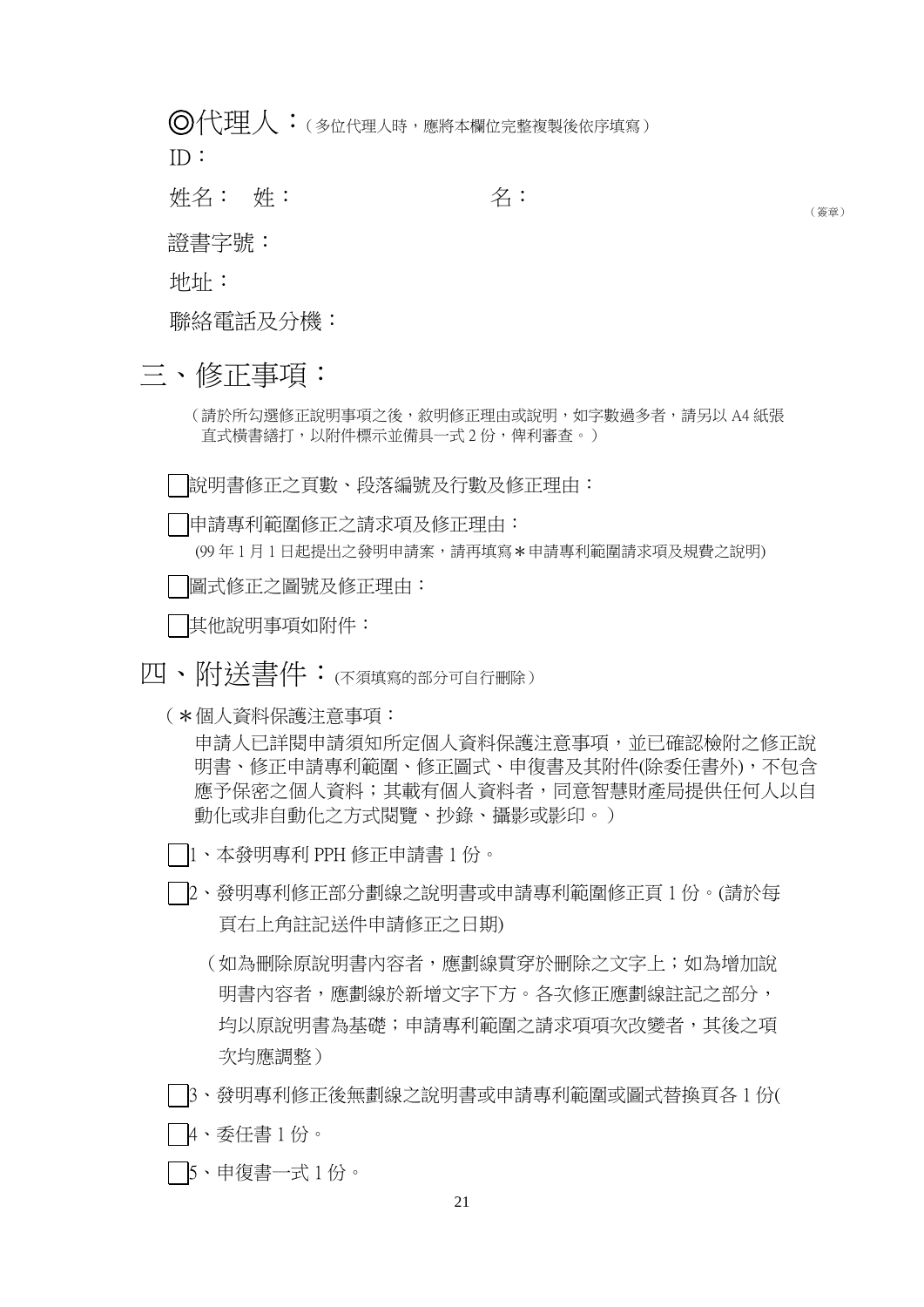6、申請專利範圍對應表 1 份。

7、其他:

\*申請專利範圍請求項及規費之說明:

(本欄位僅為 99 年 1 月 1 日起提出之發明專利申請案適用。)

(一) 申請案發給第一次審查意見通知前,提出本次修正申請專利範圍者:

| 本案已提出實體審查申請,本次僅修正請求項,未有新增或刪除請求 項之情事,應繳規費不變。

| |本案已提出實體審查申請,本次有新增或刪除請求項者:

新增()項,刪除()項,修正後共計()項。 本次應 加收或 退還規費共計新台幣 ( )元整。

(二) 申請案發給第一次審查意見通知後,提出本次修正申請專利範圍者: 本次僅修正或刪除請求項,未有新增請求項之情事,應繳規費不變。

本次有新增請求項者:

新增( )項與修正前合計共( )項。 本次應加收規費共計新台幣 ( )元整。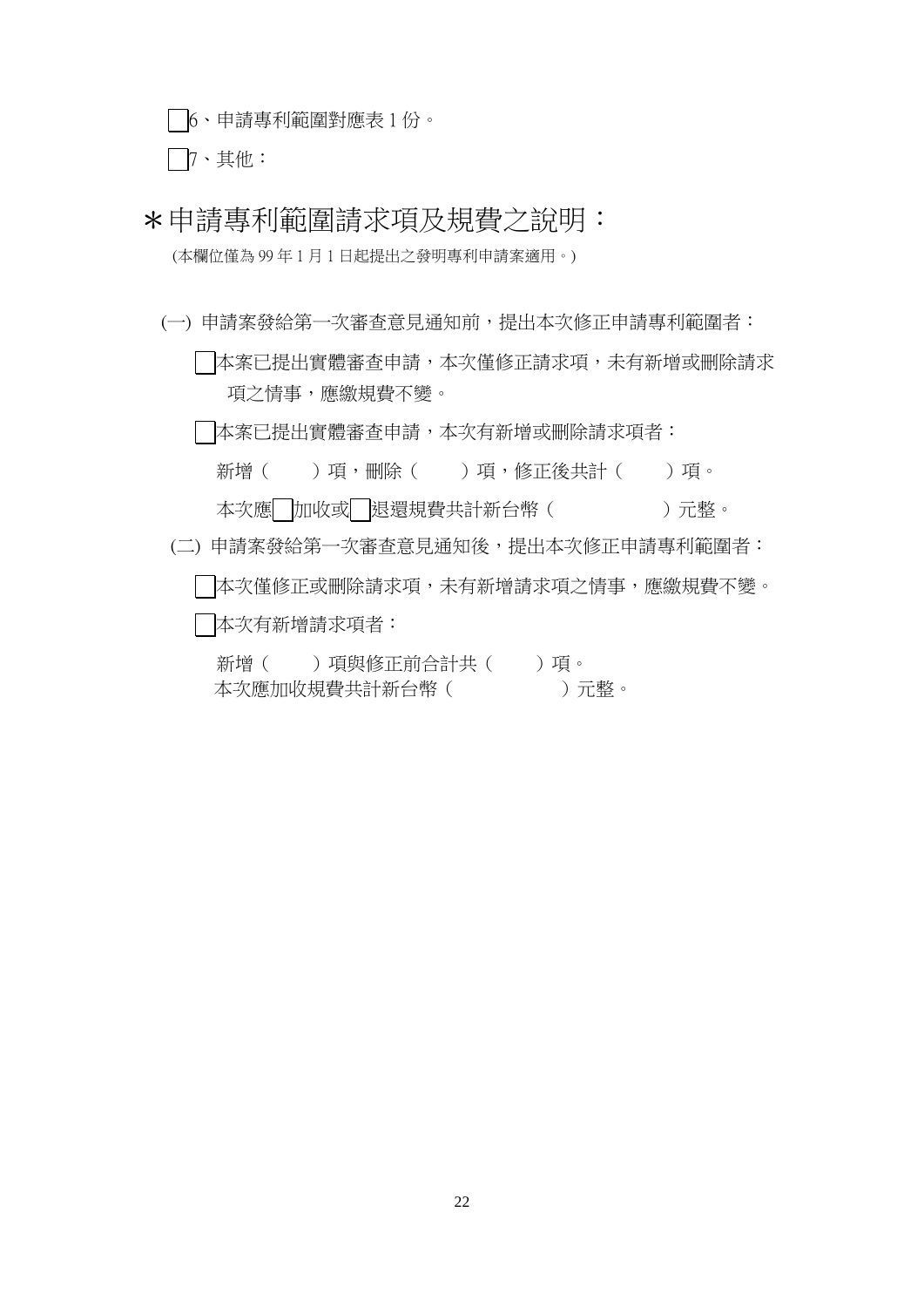|                                 |                                            | Annex 4 (English translation added)                                           |                                        |                      |                                                  |
|---------------------------------|--------------------------------------------|-------------------------------------------------------------------------------|----------------------------------------|----------------------|--------------------------------------------------|
|                                 |                                            | 「專利PPH修正申請書<br>Amendment Request Form under the PPH Program                   |                                        |                      |                                                  |
|                                 |                                            | 申請案號: Application number                                                      |                                        | ※案 由:24716           |                                                  |
| and its date                    |                                            | 一、發明名稱:(中文/英文) Title of the invention                                         |                                        |                      |                                                  |
|                                 |                                            | 二、申請人:(共 人) Applicant information                                             |                                        |                      |                                                  |
| 籍:<br>國<br><b>Nationality</b>   |                                            | 中華民國    大陸地區(□大陸、□香港、□澳門)<br>R.O.C<br>外國籍:<br>Foreign nationality             | Mainland area Mainland Hong Kong Macau |                      |                                                  |
| 身分種類:                           |                                            | 自然人<br>Natural person                                                         |                                        | organization, school | 法人、公司、機關、學校<br>Juristic person, business entity, |
| ID:                             |                                            |                                                                               |                                        |                      |                                                  |
| 姓名:<br>Name<br>(natural person) | 姓:<br>Last name in Chinese<br>Last<br>name |                                                                               | First name in Chinese<br>First<br>name |                      | (signature or seal) (簽章)                         |
| 名稱:                             |                                            |                                                                               |                                        |                      |                                                  |
|                                 | (中文                                        | (Name of juristic person, business entity, organization or school in Chinese) |                                        |                      |                                                  |
| Name                            |                                            | (Name of juristic person, business entity, organization or school in English) |                                        |                      | (簽章)                                             |
| 代表人:                            | (中文)                                       | (Name of representative in Chinese)                                           |                                        |                      | (signature or seal)                              |
| Representative                  | 央                                          | (Name of representative in English)                                           |                                        |                      | (簽章)                                             |
| 地址:<br><b>Address</b>           | $(\mathbb{H})$                             | (Address in Chinese)                                                          |                                        |                      | (signature or seal)                              |

聯絡電話及分機:

Phone number and extension number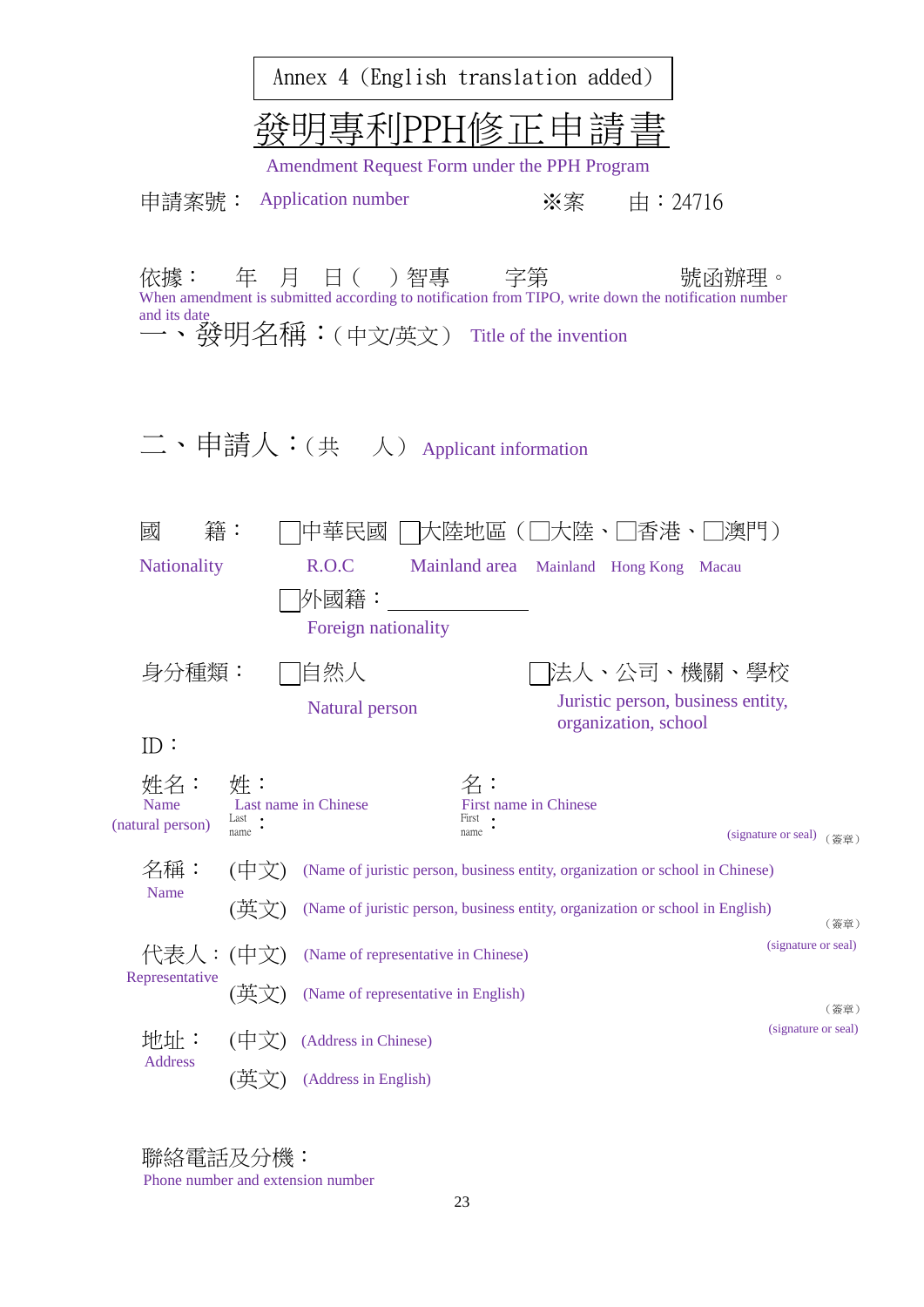|  | ◎代理人 Patent attorney information |  |
|--|----------------------------------|--|
|--|----------------------------------|--|

ID:

姓名:<br>Name Last name in Chinese 證書字號: 地址: 聯絡電話及分機: Certificate number Address

 $\overline{\mathcal{L}}$  :<br>First name in Chinese

(簽章) (signature or seal)

| 聯絡電話及分機:<br>Phone number and extension number                                                                                                                                                                                                                                                                                                                                                                                                                                                                                                                          |
|------------------------------------------------------------------------------------------------------------------------------------------------------------------------------------------------------------------------------------------------------------------------------------------------------------------------------------------------------------------------------------------------------------------------------------------------------------------------------------------------------------------------------------------------------------------------|
| 三、修正事項:<br>Comments on amendment                                                                                                                                                                                                                                                                                                                                                                                                                                                                                                                                       |
| Check to specify the nature and purpose of the amendment. If more space is needed, use<br>separate A4 sheet(s), typed, left to right and prepare 2 copies.                                                                                                                                                                                                                                                                                                                                                                                                             |
| 說明書修正之頁數、段落編號及行數及修正理由:<br>Check to specify the inserted new page(s) of specification with respect to the numbering of page(s),<br>$section(s)$ and $claim(s)$ .<br>申請專利範圍修正之項號及修正理由:<br>Check to specify the claim(s) and explanation(s) of amendment. (Patent applications filed after January<br>1, 2012 shall apply for scope of claims and application fee.)<br>圖式修正之圖號及修正理由:<br>Check to specify the drawing(s) and explanation(s)<br>其他說明事項如附件:<br>Check to specify supplementary documentation and appendices                                                   |
| 附送書件:<br><b>Attached documents</b><br>四、<br>(Use only for filing attached documents relating to applications)                                                                                                                                                                                                                                                                                                                                                                                                                                                          |
| (* Privacy Act Warning:<br>Petitioner/applicant is cautioned to avoid submitting personal information in documents filed in a<br>patent application that may contribute to identity theft. Please be aware that when you apply for a<br>patent registration you are making a public record. Accordingly, all of the specification, scope of<br>$claim(s)$ , drawing(s) and supporting explanation(s) and supplementary documentation(s) shall not<br>contain confidential personal information. Any individual may directly or indirectly employ this<br>information.) |
| 1、發明專利 PPH 修正申請書 1 份。<br>Check to specify if one copy of request form for amendment are provided.<br>2、發明專利修正部分劃線之說明書或申請專利範圍修正頁1份。<br>Check to specify one copy of specification or scope of claim(s) with underlined portions of<br>amendment. (Filing date appears in the upper right corner)                                                                                                                                                                                                                                                                        |
| (Applicant must indicate the precise point where each amendment is made. The matter to be<br>omitted by reissue must be shown by strike-through. The text of any added subject matter must<br>be shown by underlining the added text.<br>All underlined changes shall be made in comparison to<br>The numbering of patent claims preserved. The numbering of any claims<br>the original patent.<br>added in the reexamination proceeding must follow the number of the highest numbered patent<br>claim.)                                                              |
| 3、發明專利修正後無劃線之說明書或申請專利範圍或圖式替換頁各 1 份<br>$\circ$                                                                                                                                                                                                                                                                                                                                                                                                                                                                                                                          |

Check to specify one copy if replacement sheet(s) of specification, claim(s) or drawing(s) that have no underlines are provided.